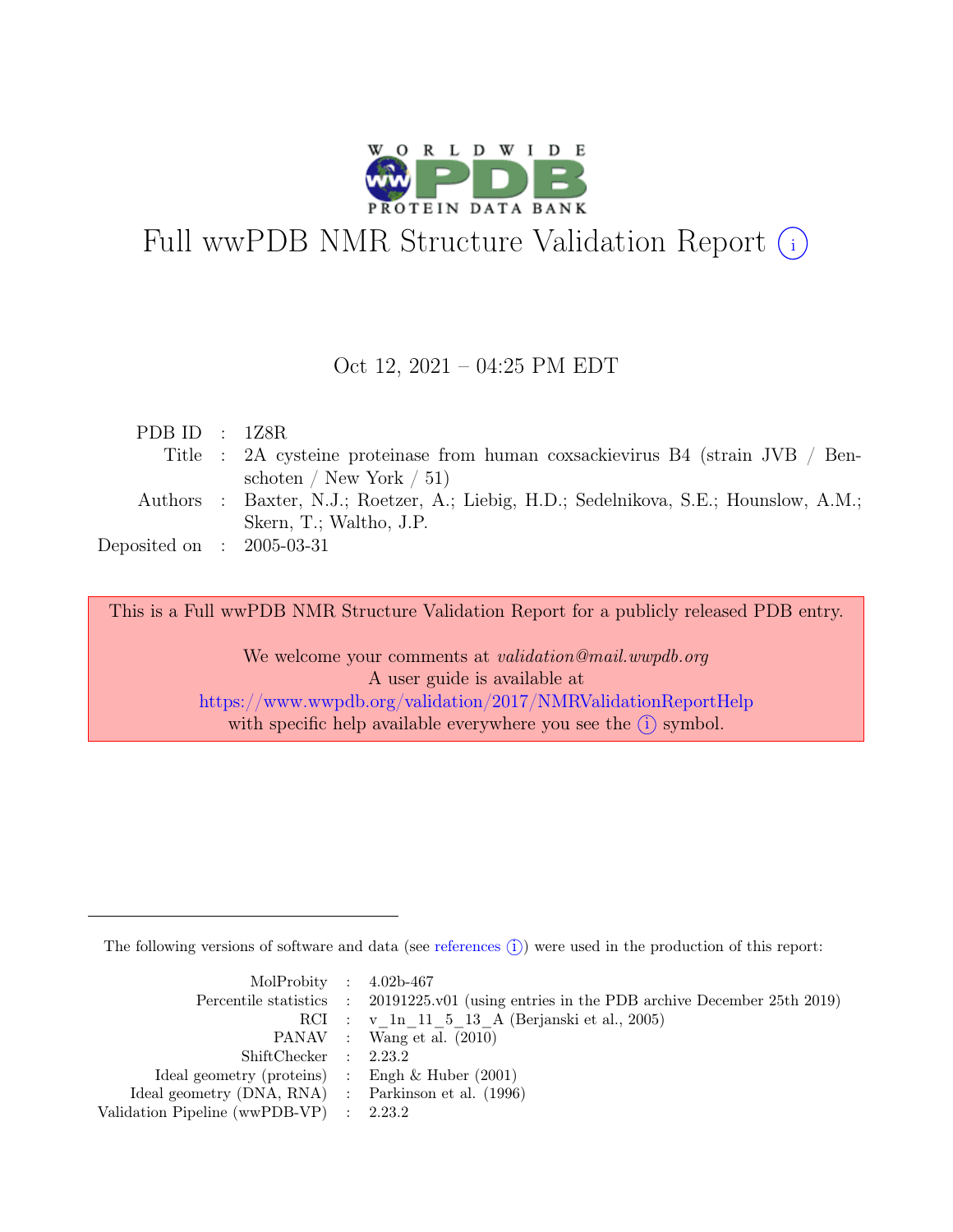## 1 Overall quality at a glance  $(i)$

The following experimental techniques were used to determine the structure: SOLUTION NMR

The overall completeness of chemical shifts assignment was not calculated.

Percentile scores (ranging between 0-100) for global validation metrics of the entry are shown in the following graphic. The table shows the number of entries on which the scores are based.



| Metric.               | Whole archive<br>$(\#Entries)$ | NMR archive<br>$(\#Entries)$ |
|-----------------------|--------------------------------|------------------------------|
| Clashscore            | 158937                         | 12864                        |
| Ramachandran outliers | 154571                         | 11451                        |
| Sidechain outliers    | 154315                         | 11428                        |

The table below summarises the geometric issues observed across the polymeric chains and their fit to the experimental data. The red, orange, yellow and green segments indicate the fraction of residues that contain outliers for  $>=$  3, 2, 1 and 0 types of geometric quality criteria. A cyan segment indicates the fraction of residues that are not part of the well-defined cores, and a grey segment represents the fraction of residues that are not modelled. The numeric value for each fraction is indicated below the corresponding segment, with a dot representing fractions  $\langle=5\%$ 

| Mol | $\perp$ Chain $\perp$ | $\perp$ Length $\perp$ |     | Quality of chain |    |  |     |     |  |
|-----|-----------------------|------------------------|-----|------------------|----|--|-----|-----|--|
|     |                       | 166                    | 29% | 37%              | 8% |  | 15% | 10% |  |

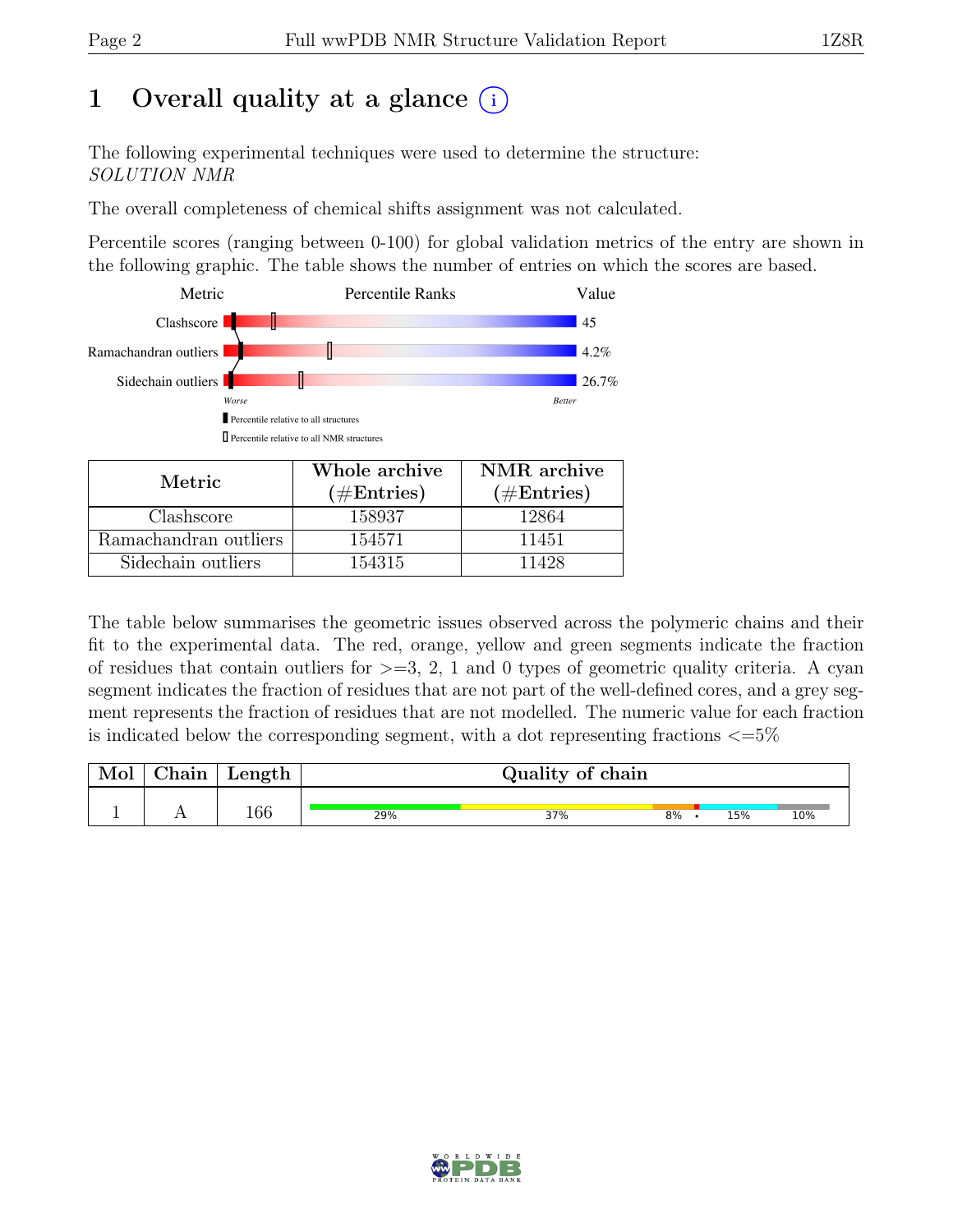## 2 Ensemble composition and analysis  $(i)$

This entry contains 17 models. Model 7 is the overall representative, medoid model (most similar to other models). The authors have identified model 1 as representative, based on the following criterion: lowest energy.

The following residues are included in the computation of the global validation metrics.

| Well-defined (core) protein residues |                                           |                                  |  |  |  |  |  |
|--------------------------------------|-------------------------------------------|----------------------------------|--|--|--|--|--|
|                                      | Well-defined core   Residue range (total) | Backbone RMSD (Å)   Medoid model |  |  |  |  |  |
|                                      | A:9-A:64,<br>$A:71-A:103$ ,               | $\rm 0.36$                       |  |  |  |  |  |
|                                      | A:112-A:147 $(125)$                       |                                  |  |  |  |  |  |

Ill-defined regions of proteins are excluded from the global statistics.

Ligands and non-protein polymers are included in the analysis.

The models can be grouped into 3 clusters. No single-model clusters were found.

| Cluster number | Models                                   |
|----------------|------------------------------------------|
|                | $1, 2, 4, 5, 6, 7, 8, 9, 10, 11, 13, 14$ |
|                | 3, 16, 17                                |
|                |                                          |

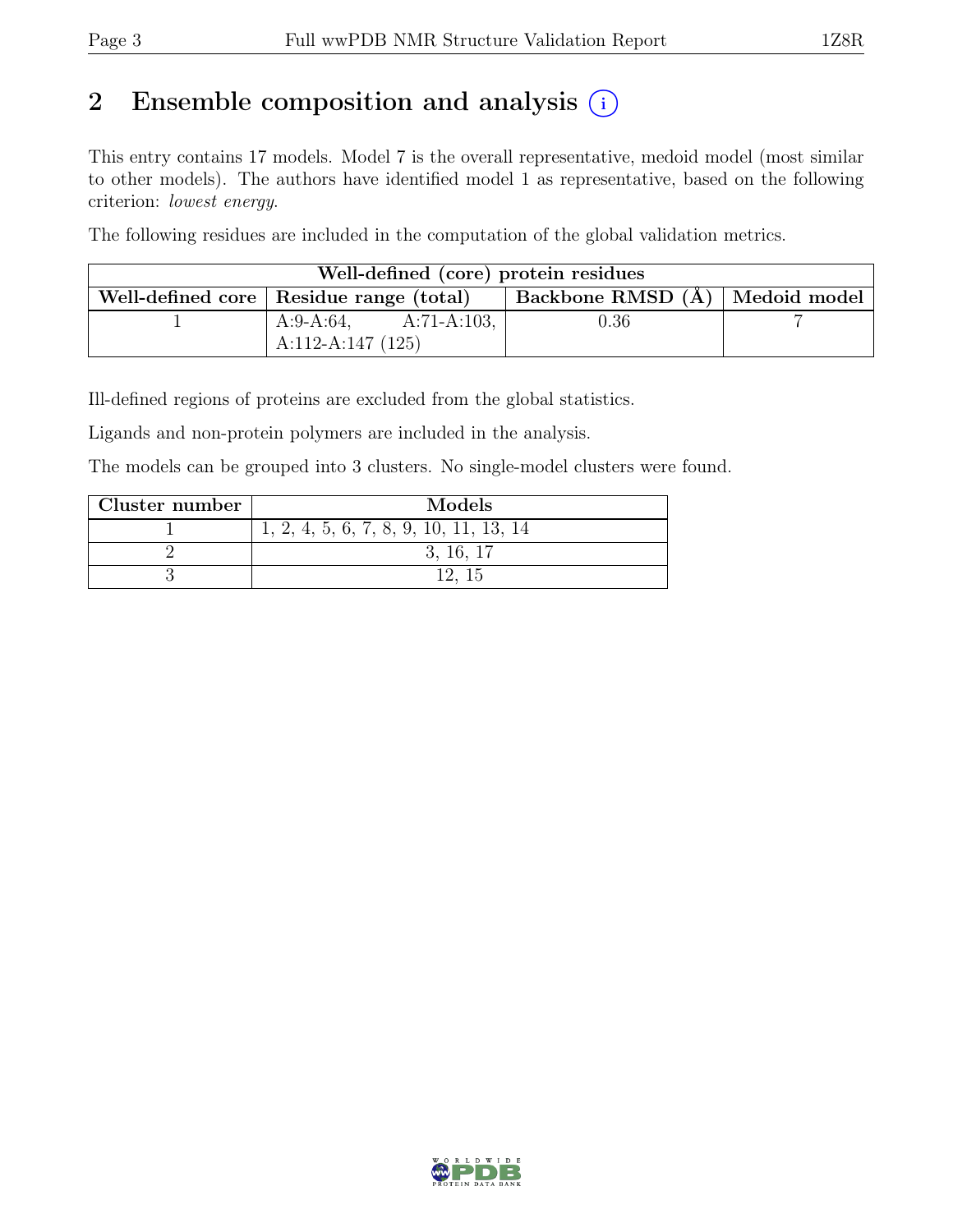## 3 Entry composition (i)

There are 2 unique types of molecules in this entry. The entry contains 2253 atoms, of which 1091 are hydrogens and 0 are deuteriums.

• Molecule 1 is a protein called Coxsackievirus B4 polyprotein.

| Mol |     | Chain Residues |                | $\rm{Atoms}$ |     |     |  |  | 'race |
|-----|-----|----------------|----------------|--------------|-----|-----|--|--|-------|
|     |     |                | $\text{Total}$ |              |     |     |  |  |       |
|     | 150 | 2252           | 729            | 1091         | 199 | 225 |  |  |       |

There are 9 discrepancies between the modelled and reference sequences:

| Chain | Residue | Modelled   | Actual     | Comment             | Reference         |
|-------|---------|------------|------------|---------------------|-------------------|
| A     | $-15$   | MET        |            | cloning artifact    | <b>UNP P08292</b> |
| A     | $-14$   | ALA        |            | cloning artifact    | <b>UNP P08292</b> |
| A     | $-13$   | <b>HIS</b> |            | expression tag      | <b>UNP P08292</b> |
| A     | $-12$   | <b>HIS</b> |            | expression tag      | <b>UNP P08292</b> |
| A     | $-11$   | <b>HIS</b> |            | expression tag      | <b>UNP P08292</b> |
| A     | $-10$   | <b>HIS</b> |            | expression tag      | <b>UNP P08292</b> |
| A     | -9      | <b>HIS</b> |            | expression tag      | <b>UNP P08292</b> |
| A     | -8      | <b>HIS</b> |            | expression tag      | <b>UNP P08292</b> |
|       | 110     |            | <b>CYS</b> | engineered mutation | <b>UNP P08292</b> |

• Molecule 2 is ZINC ION (three-letter code: ZN) (formula: Zn).

|  | Mol   Chain   Residues | Atoms |
|--|------------------------|-------|
|  |                        | Total |

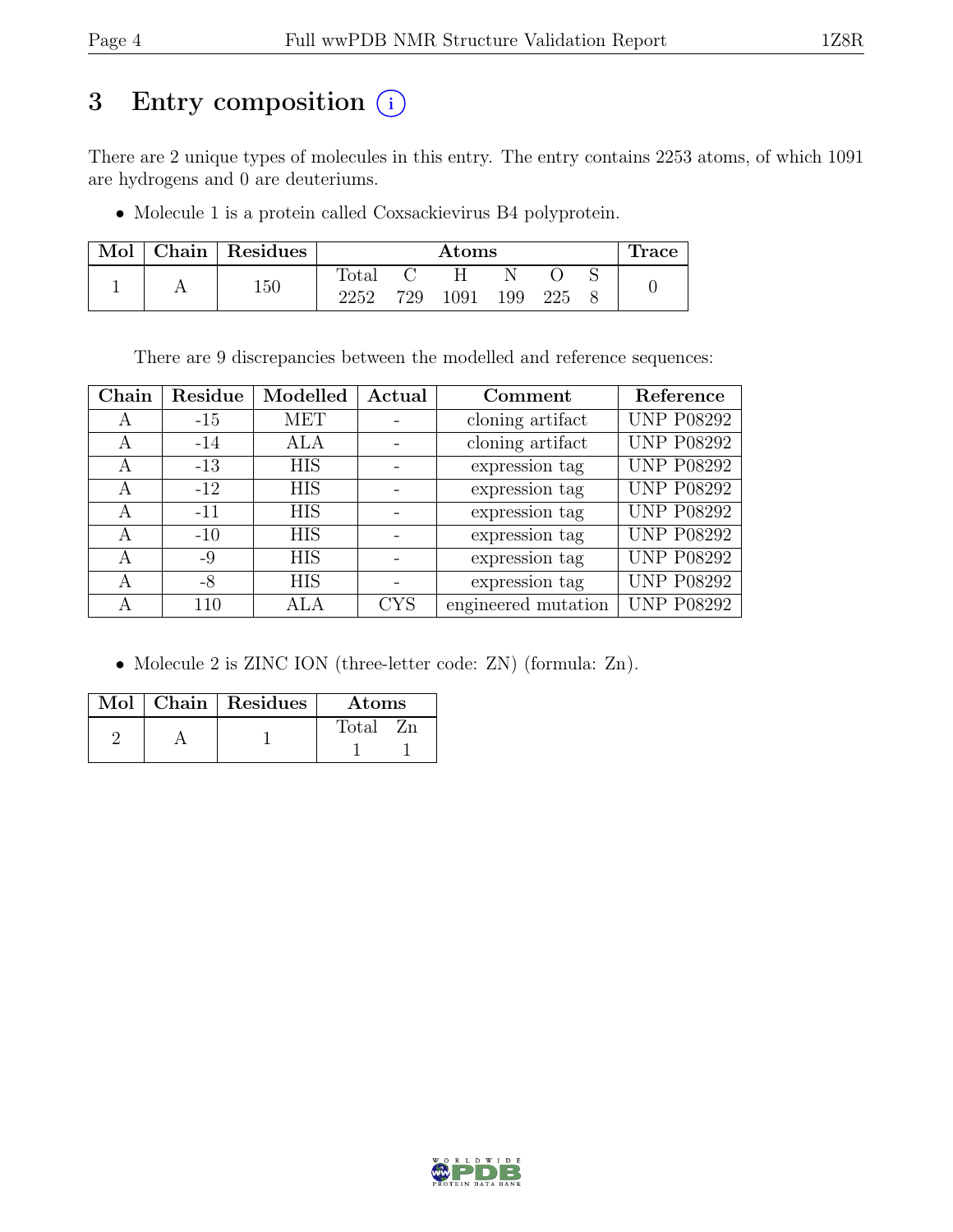# 4 Residue-property plots (i)

## <span id="page-4-0"></span>4.1 Average score per residue in the NMR ensemble

These plots are provided for all protein, RNA, DNA and oligosaccharide chains in the entry. The first graphic is the same as shown in the summary in section 1 of this report. The second graphic shows the sequence where residues are colour-coded according to the number of geometric quality criteria for which they contain at least one outlier:  $green = 0$ ,  $yellow = 1$ ,  $orange = 2$  and  $red =$ 3 or more. Stretches of 2 or more consecutive residues without any outliers are shown as green connectors. Residues which are classified as ill-defined in the NMR ensemble, are shown in cyan with an underline colour-coded according to the previous scheme. Residues which were present in the experimental sample, but not modelled in the final structure are shown in grey.

• Molecule 1: Coxsackievirus B4 polyprotein



## 4.2 Scores per residue for each member of the ensemble

Colouring as in section [4.1](#page-4-0) above.

## 4.2.1 Score per residue for model 1



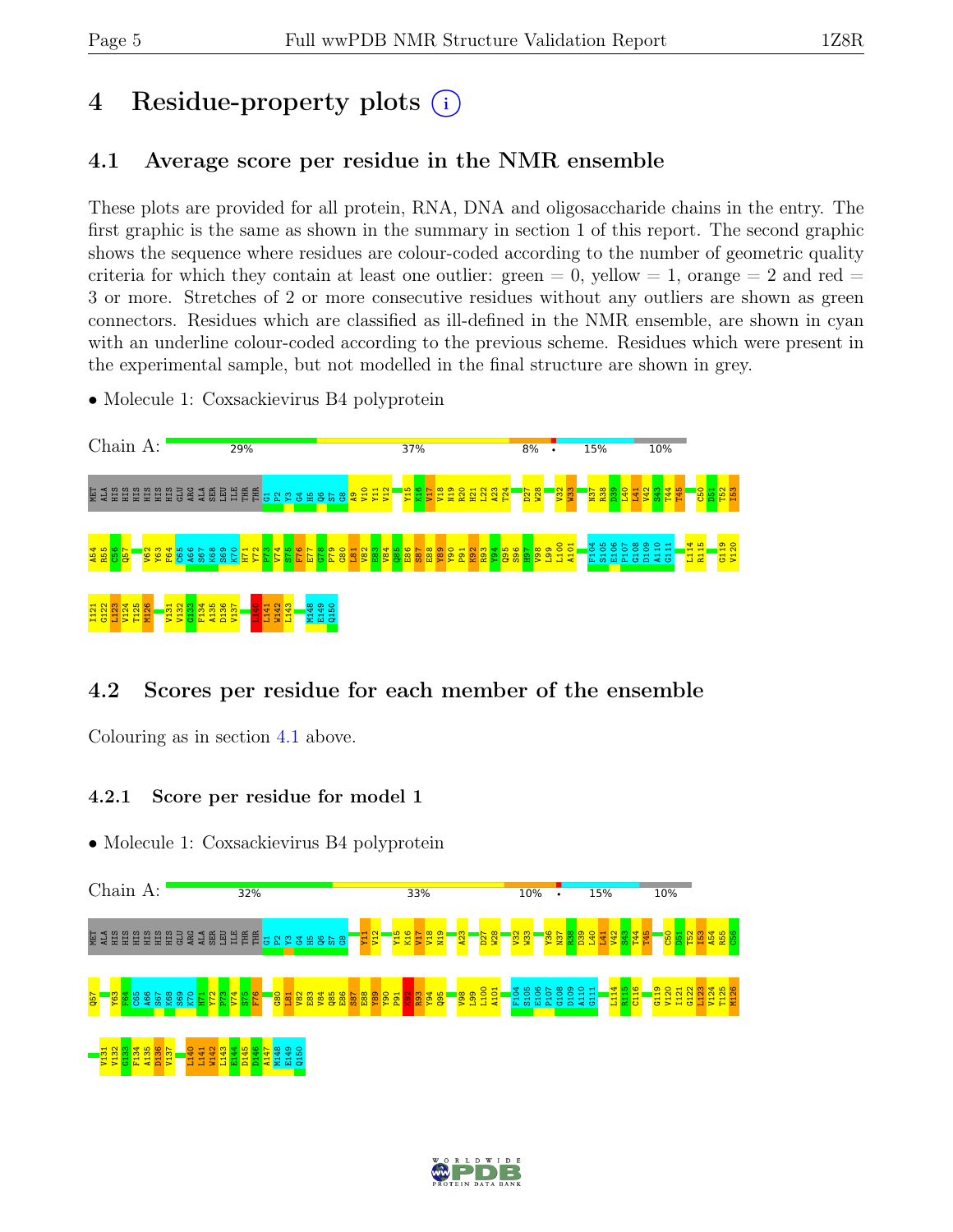## 4.2.2 Score per residue for model 2

• Molecule 1: Coxsackievirus B4 polyprotein



### 4.2.3 Score per residue for model 3

## • Molecule 1: Coxsackievirus B4 polyprotein



## 4.2.4 Score per residue for model 4



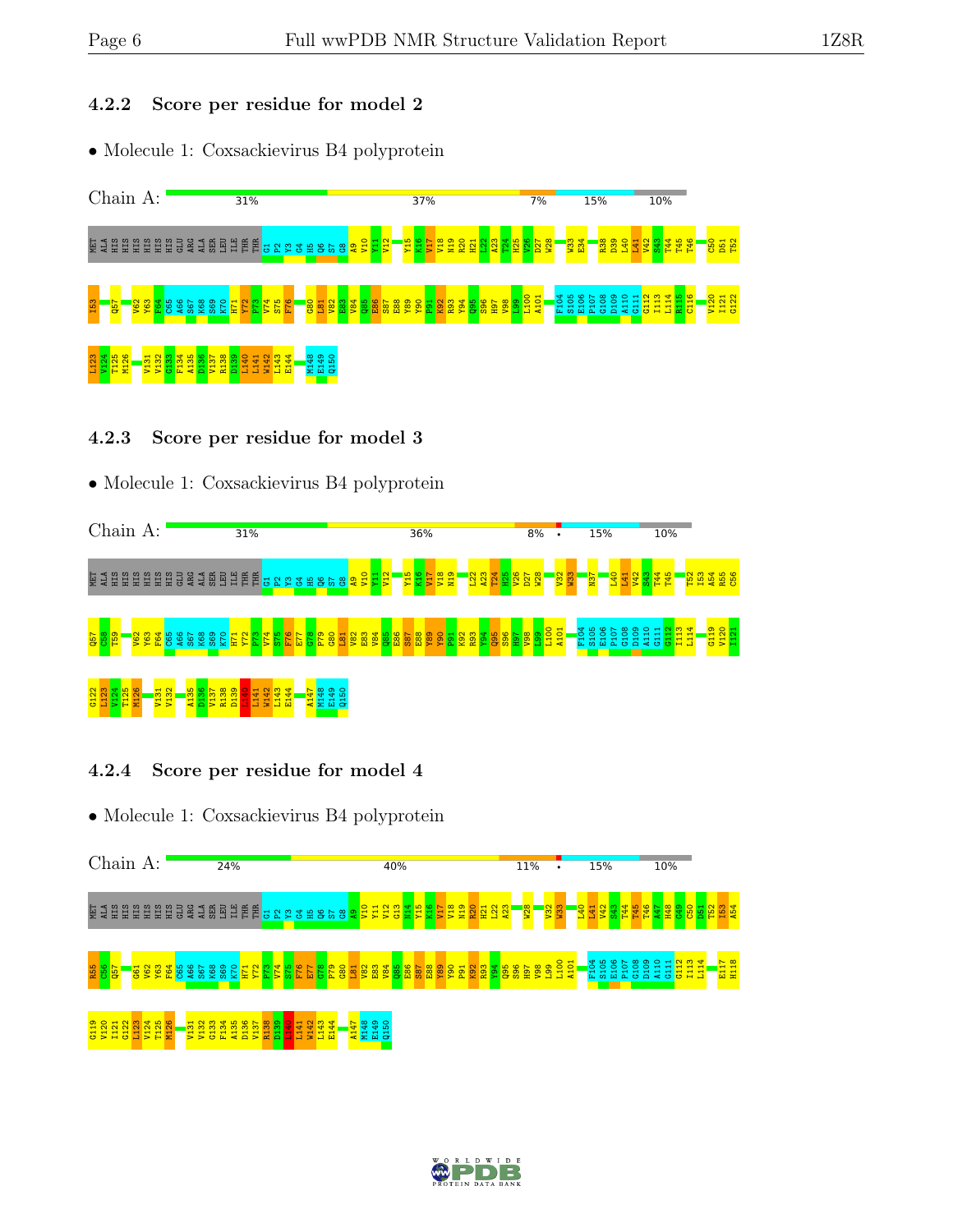#### 4.2.5 Score per residue for model 5

• Molecule 1: Coxsackievirus B4 polyprotein



### 4.2.6 Score per residue for model 6

## • Molecule 1: Coxsackievirus B4 polyprotein



## 4.2.7 Score per residue for model 7 (medoid)



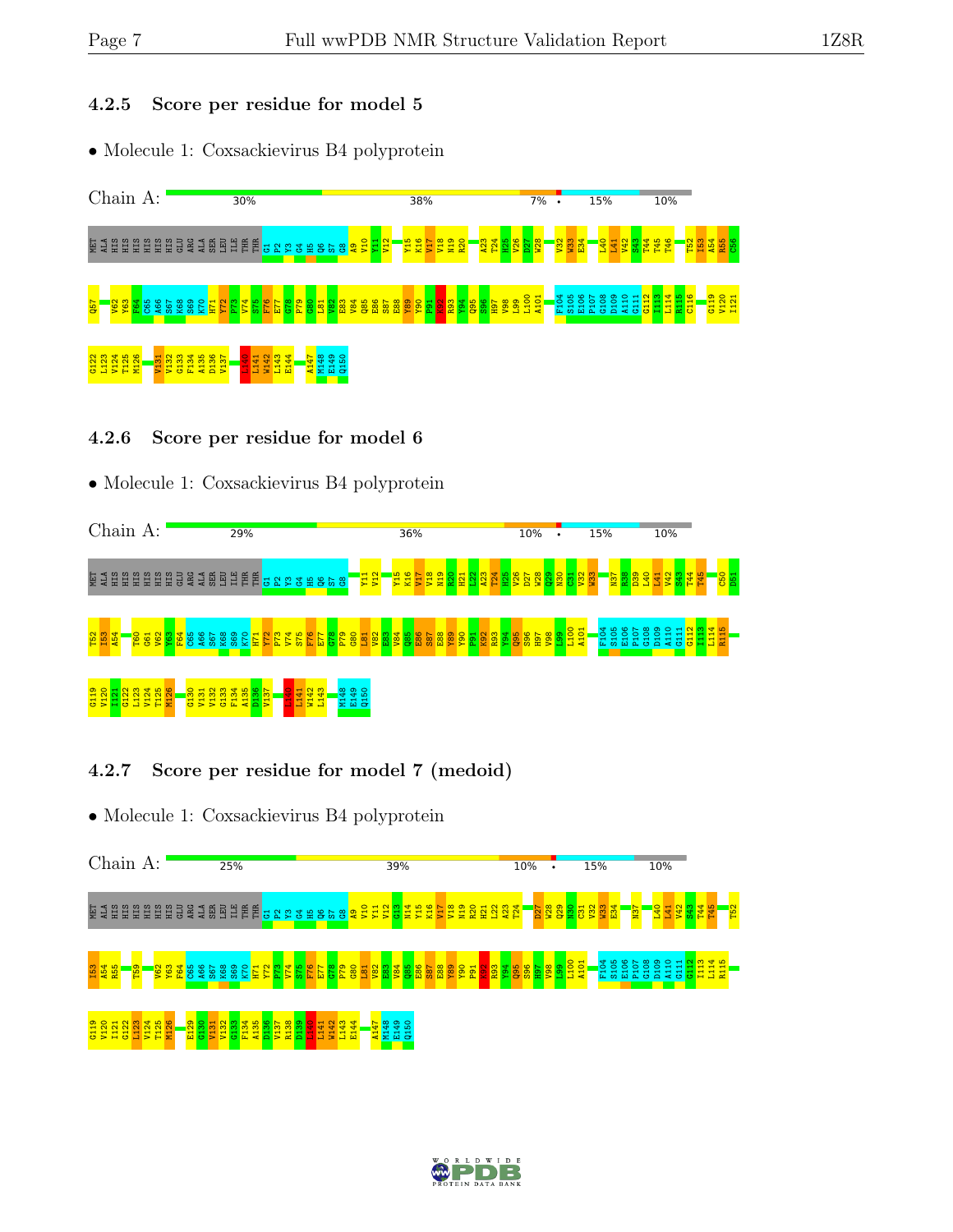## 4.2.8 Score per residue for model 8

• Molecule 1: Coxsackievirus B4 polyprotein



### 4.2.9 Score per residue for model 9

## • Molecule 1: Coxsackievirus B4 polyprotein



## 4.2.10 Score per residue for model 10



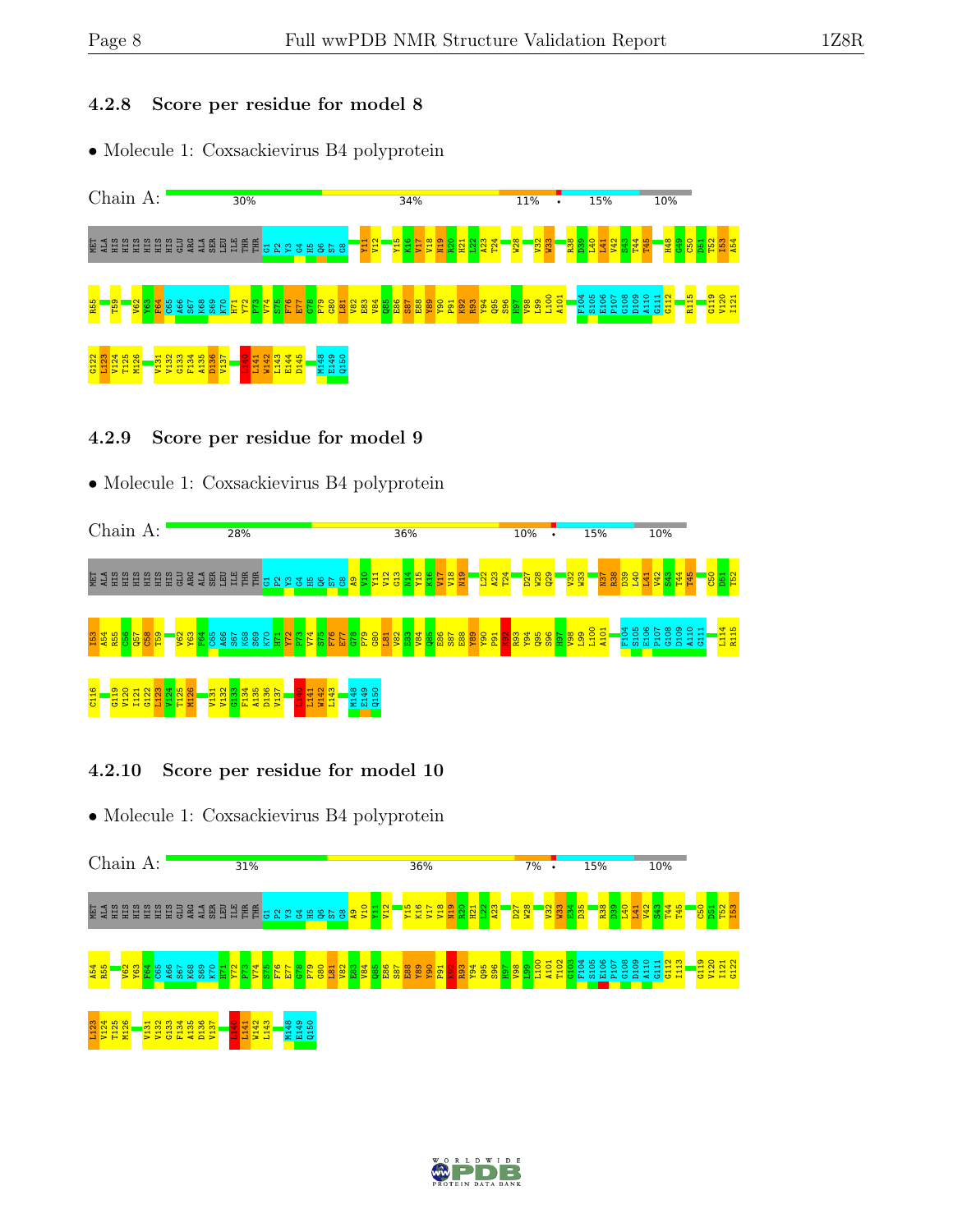#### 4.2.11 Score per residue for model 11

• Molecule 1: Coxsackievirus B4 polyprotein



## 4.2.12 Score per residue for model 12

## • Molecule 1: Coxsackievirus B4 polyprotein



## 4.2.13 Score per residue for model 13



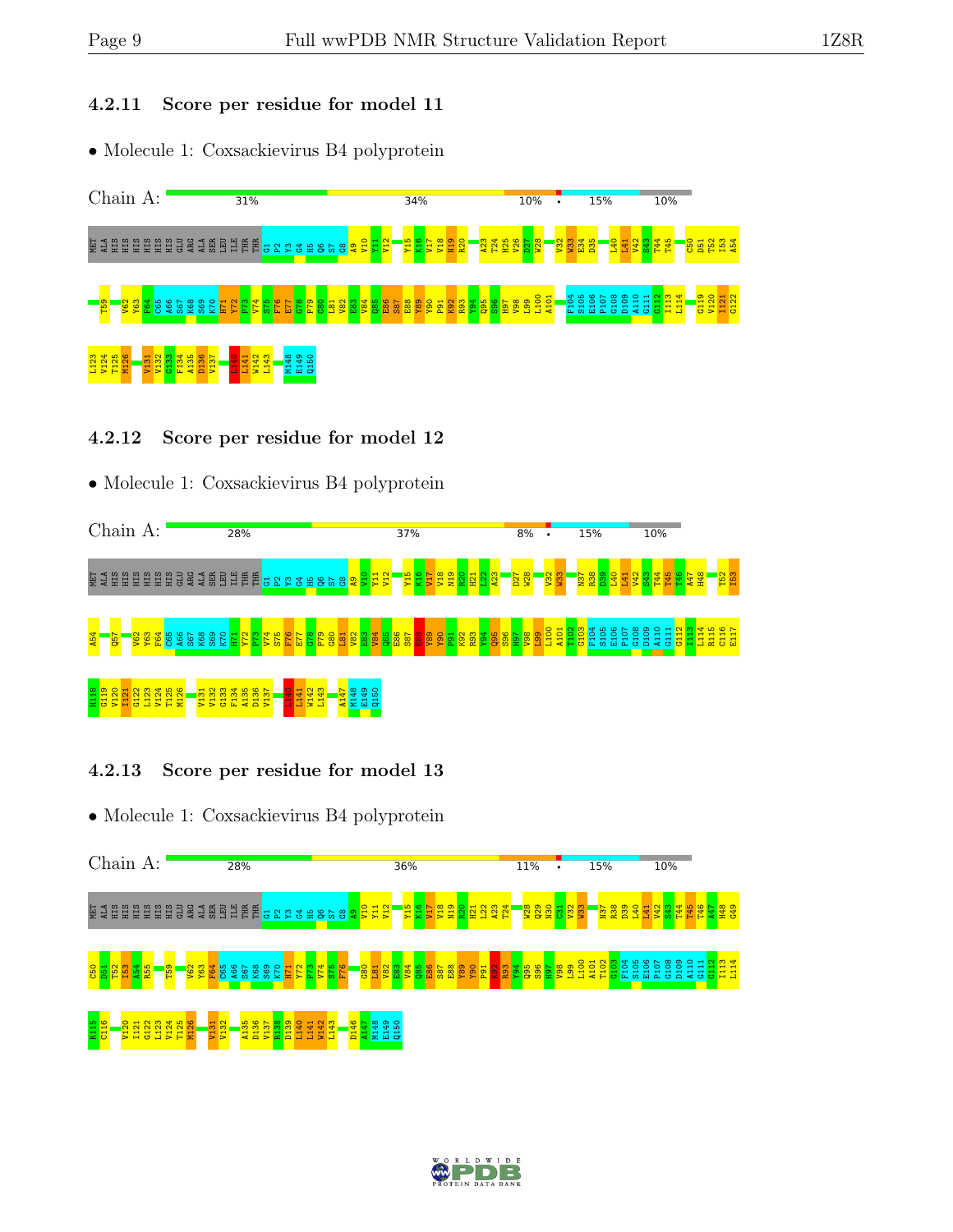#### 4.2.14 Score per residue for model 14

• Molecule 1: Coxsackievirus B4 polyprotein



## 4.2.15 Score per residue for model 15

## • Molecule 1: Coxsackievirus B4 polyprotein



## 4.2.16 Score per residue for model 16



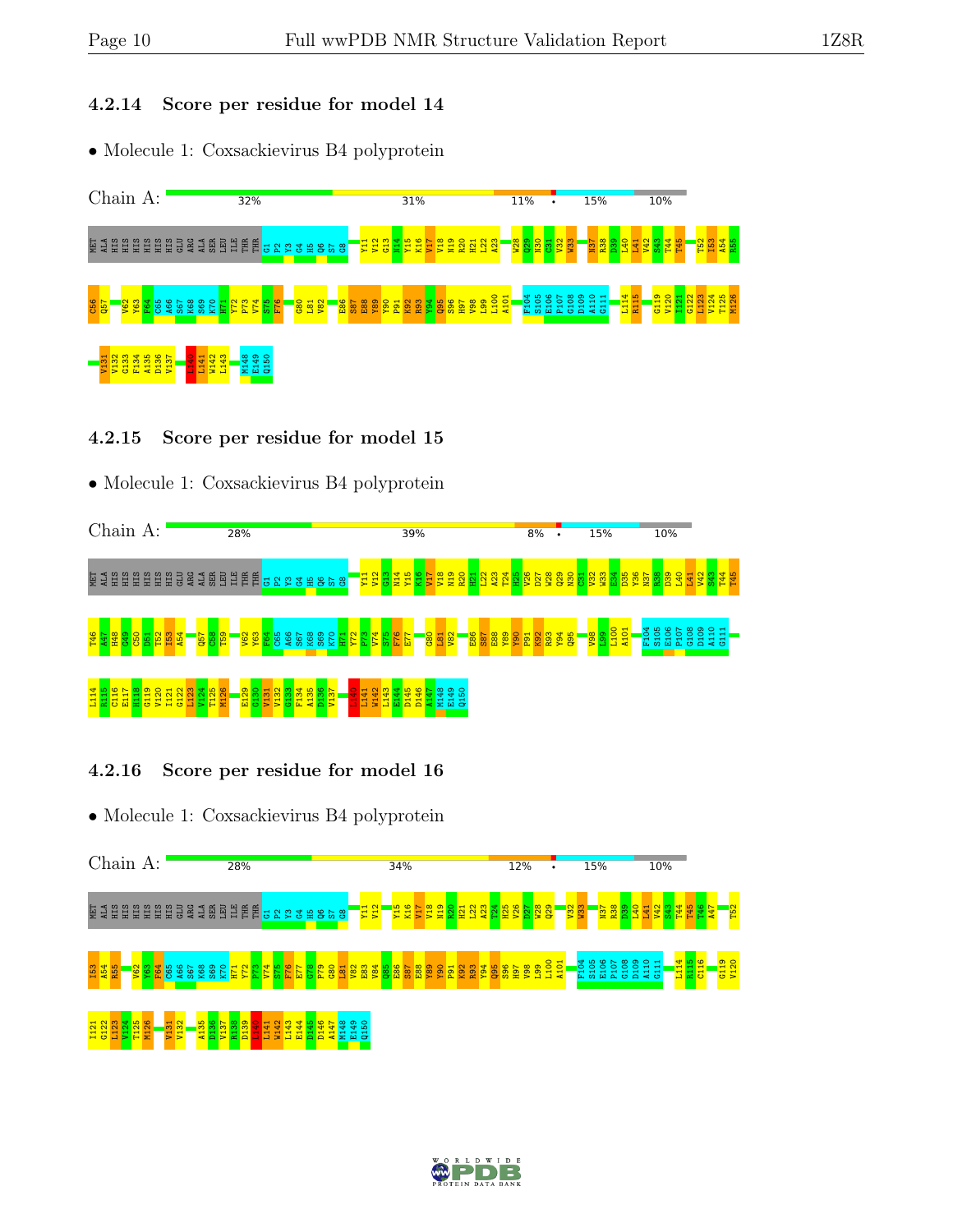## 4.2.17 Score per residue for model 17



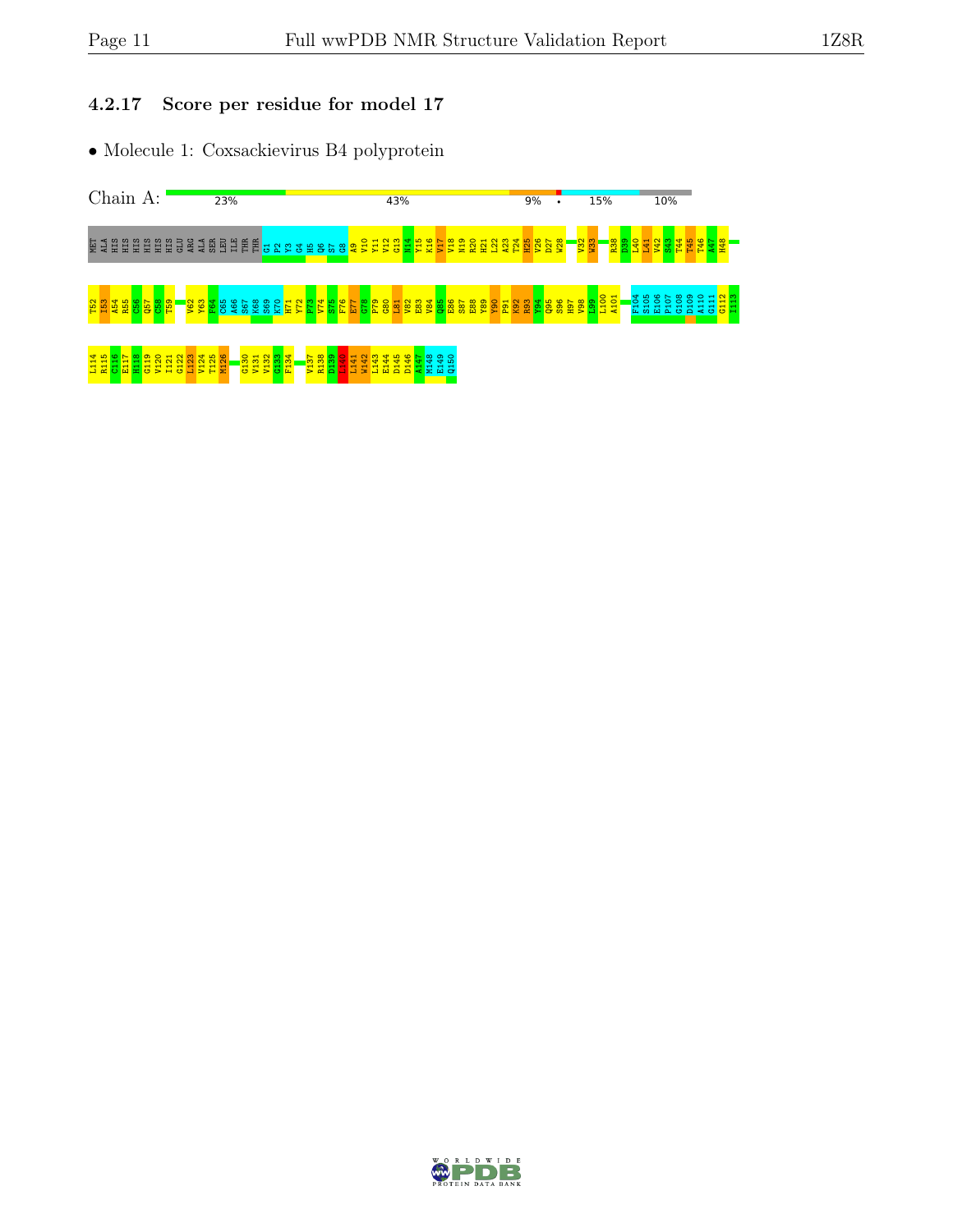## 5 Refinement protocol and experimental data overview  $\odot$

The models were refined using the following method: torsion angle dynamics followed by cartesian slow-cool annealing energy minimisation.

Of the 100 calculated structures, 17 were deposited, based on the following criterion: structures with the lowest energy.

The following table shows the software used for structure solution, optimisation and refinement.

| Software name   Classification |                    | Version |
|--------------------------------|--------------------|---------|
| CNS                            | structure solution |         |
| $\mathbf{N}^{\mathbf{C}}$      | refinement         |         |

No chemical shift data was provided.

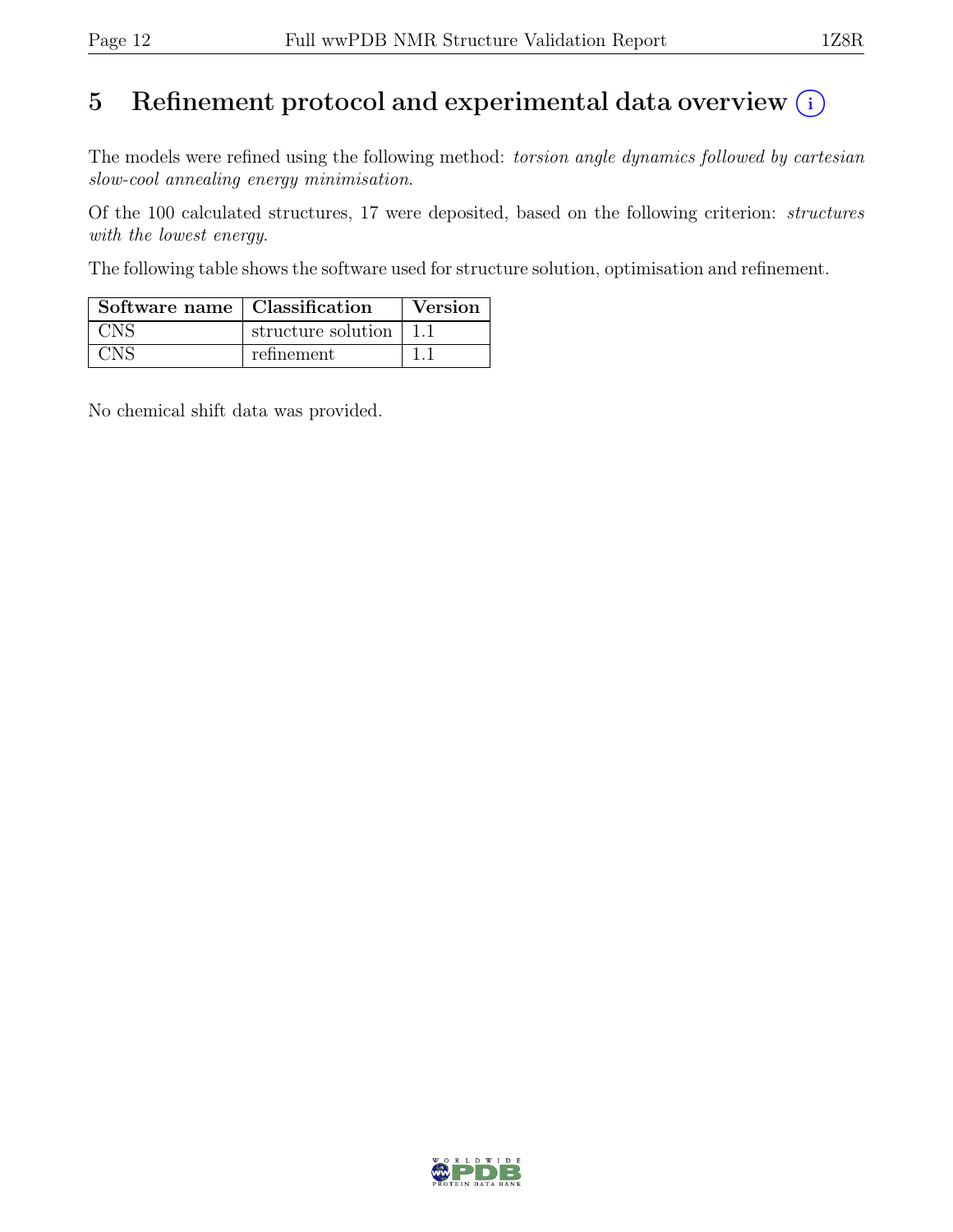## 6 Model quality  $(i)$

## 6.1 Standard geometry  $(i)$

Bond lengths and bond angles in the following residue types are not validated in this section: ZN

There are no covalent bond-length or bond-angle outliers.

There are no bond-length outliers.

There are no bond-angle outliers.

There are no chirality outliers.

There are no planarity outliers.

## 6.2 Too-close contacts  $(i)$

In the following table, the Non-H and H(model) columns list the number of non-hydrogen atoms and hydrogen atoms in each chain respectively. The H(added) column lists the number of hydrogen atoms added and optimized by MolProbity. The Clashes column lists the number of clashes averaged over the ensemble.

| Mol |       | Chain   Non-H   $H(model)$   $H(added)$   Clashes |       |          |
|-----|-------|---------------------------------------------------|-------|----------|
|     | 983   | 932                                               | 927   | $86 + 5$ |
| All | 16728 | 15844                                             | 15759 | 1466     |

The all-atom clashscore is defined as the number of clashes found per 1000 atoms (including hydrogen atoms). The all-atom clashscore for this structure is 45.

All unique clashes are listed below, sorted by their clash magnitude.

| Atom-1             | Atom- $2$          | $Clash(\AA)$ | Distance(A) | Models |                |
|--------------------|--------------------|--------------|-------------|--------|----------------|
|                    |                    |              |             | Worst  | Total          |
| 1:A:17:VAL:HG12    | 1:A:42:VAL:HG22    | 0.97         | 1.36        | 8      | 17             |
| 1:A:23:ALA:HB3     | 1:A:28:TRP:CZ2     | 0.86         | 2.05        | 6      | 8              |
| 1: A:84:VAL:HG23   | 1: A:126: MET:CG   | 0.84         | 2.02        | 11     | 3              |
| 1: A:53: ILE: HB   | 1:A:141:LEU:HD11   | 0.84         | 1.50        | 13     | 17             |
| 1: A: 116: CYS: SG | 1:A:121:ILE:HD11   | 0.83         | 2.14        | 13     | $\overline{2}$ |
| 1:A:11:TYR:CE2     | 1: A:45:THR:HG21   | 0.82         | 2.09        | 1      | 10             |
| 1: A:116: CYS:HB2  | 1:A:121:ILE:HD11   | 0.82         | 1.52        | 15     | 5              |
| 1: A:52:THR:O      | 1:A:120:VAL:HG23   | 0.81         | 1.76        | 17     | 17             |
| 1: A:95: GLN:NE2   | 1: A:125:THR:HG23  | 0.80         | 1.92        | 12     | $\overline{2}$ |
| 1:A:12:VAL:HG21    | 1: A:53: ILE: HD11 | 0.79         | 1.52        | 8      | 16             |
| 1:A:140:LEU:HD22   | 1: A:140: LEU:O    | 0.79         | 1.78        | 11     | 17             |
| 1: A:84:VAL:HG23   | 1: A:126: MET:HG2  | 0.77         | 1.55        | 3      | 3              |

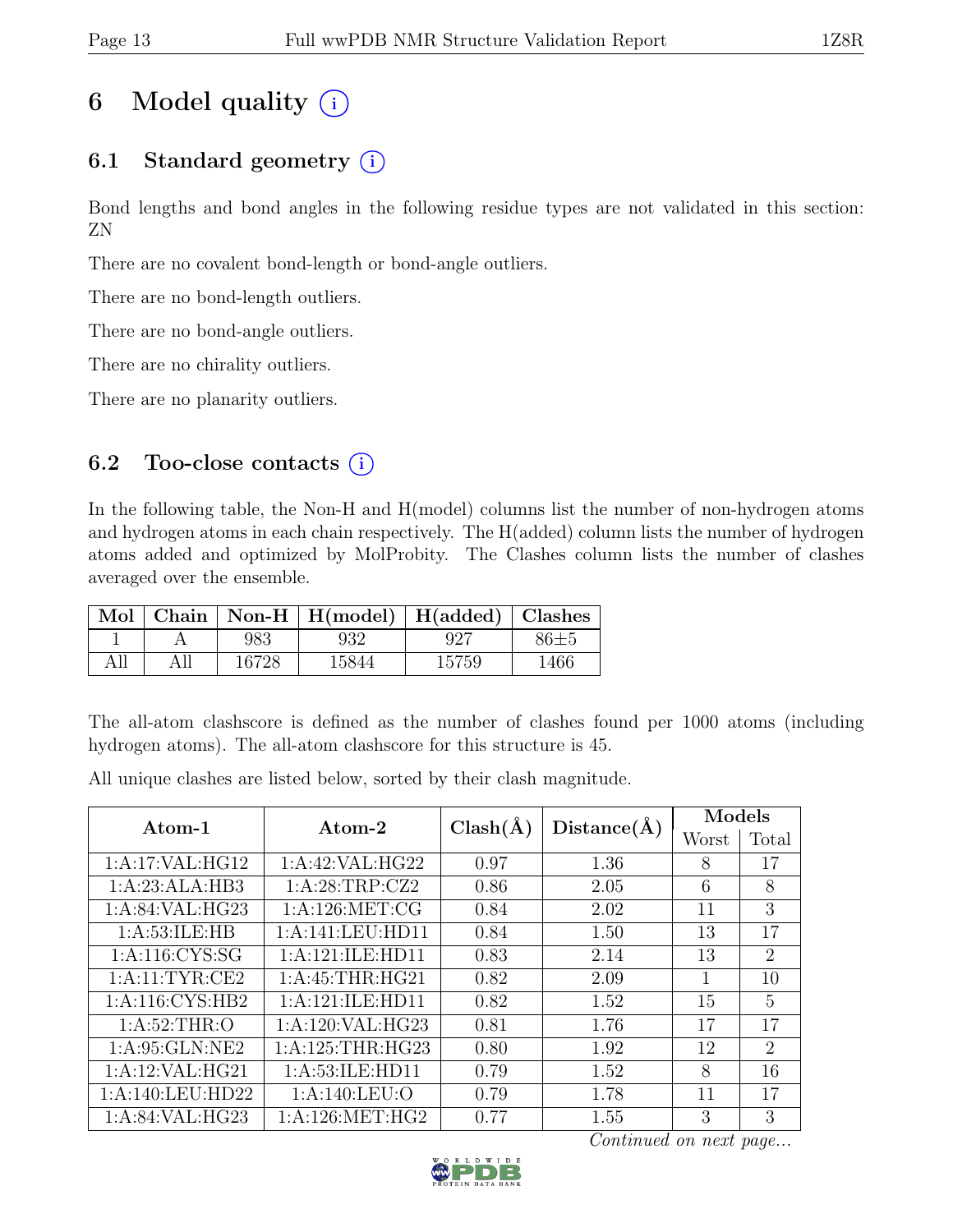| Continuale from previous page                  |                             |              |                   | <b>Models</b>  |                |  |
|------------------------------------------------|-----------------------------|--------------|-------------------|----------------|----------------|--|
| Atom-1                                         | Atom-2                      | $Clash(\AA)$ | Distance(A)       | Worst          | Total          |  |
| 1:A:112:GLY:O                                  | 1:A:124:VAL:HG23            | 0.77         | 1.79              | $\overline{4}$ | $\overline{2}$ |  |
| 1:A:42:VAL:HG21                                | 1:A:140:LEU:HD23            | 0.76         | 1.54              | 11             | 14             |  |
| 1:A:99:LEU:HD11                                | 1:A:136:ASP:HB3             | 0.75         | 1.58              | 12             | 3              |  |
| 1:A:54:ALA:HB2                                 | 1:A:119:GLY:N               | 0.75         | 1.97              | 11             | 15             |  |
| 1:A:62:VAL:HG23                                | 1: A:72:TYR:C               | 0.75         | 2.01              | 13             | 16             |  |
| 1:A:9:ALA:HB2                                  | 1:A:18:VAL:HG23             | 0.74         | 1.56              | $\overline{2}$ | $8\,$          |  |
| 1:A:10:VAL:HG22                                | 1:A:113:ILE:HG21            | 0.74         | 1.58              | 13             | $\overline{4}$ |  |
| 1:A:23:ALA:HB3                                 | 1: A:28:TRP:CH2             | 0.74         | 2.17              | $\,6\,$        | $8\,$          |  |
| 1:A:12:VAL:HG13                                | 1:A:144:GLU:OE2             | 0.73         | 1.83              | 16             | $\overline{1}$ |  |
| 1:A:40:LEU:HD13                                | 1:A:123:LEU:HD11            | 0.73         | 1.59              | 16             | $\,6\,$        |  |
| 1:A:100:LEU:HA                                 | 1:A:132:VAL:O               | 0.72         | 1.84              | $\overline{1}$ | 15             |  |
| 1:A:122:GLY:HA2                                | 1:A:137:VAL:HG23            | 0.72         | 1.60              | 12             | 17             |  |
| 1: A:125:THR:OG1                               | 1:A:135:ALA:HB2             | 0.72         | 1.85              | $\mathbf{1}$   | 15             |  |
| 1:A:54:ALA:HB1                                 | 1: A:56: CYS:SG             | 0.71         | 2.24              | 14             | $\overline{2}$ |  |
| 1:A:19:ASN:HB2                                 | 1:A:22:LEU:HD12             | 0.70         | 1.64              | $\overline{7}$ | $\overline{1}$ |  |
| 1:A:100:LEU:HD23                               | 1:A:132:VAL:O               | 0.70         | 1.87              | 13             | 16             |  |
| 1: A:76:PHE: CZ                                | 1:A:114:LEU:HD21            | 0.70         | 2.22              | $\overline{2}$ | 6              |  |
| 1:A:10:VAL:HB                                  | 1:A:113:ILE:HG21            | 0.69         | 1.63              | 10             | $\overline{3}$ |  |
| 1:A:112:GLY:O                                  | 1:A:124:VAL:HG13            | 0.69         | 1.87              | 17             | $\overline{4}$ |  |
| 1:A:123:LEU:CD1                                | 1:A:135:ALA:HB3             | 0.69         | 2.16              | 14             | $\mathbf{1}$   |  |
| 1:A:84:VAL:HG23                                | 1: A:126: MET:HG3           | 0.69         | 1.62              | $\overline{4}$ | $\overline{3}$ |  |
| 1:A:18:VAL:O                                   | 1:A:40:LEU:HD12             | 0.69         | 1.86              | 10             | 14             |  |
| 1: A:63:TYR:CZ                                 | 1:A:132:VAL:HG11            | 0.69         | $\overline{2.22}$ | 15             | $\overline{3}$ |  |
| 1:A:54:ALA:HB2                                 | 1:A:119:GLY:CA              | 0.69         | 2.18              | $\,6\,$        | 12             |  |
| 1:A:84:VAL:HG13                                | 1: A: 126: MET: CG          | 0.68         | 2.18              | 13             | $\overline{2}$ |  |
| $1:A:17:\overline{VAL:HG23}$                   | 1:A:40:LEU:HD11             | 0.68         | 1.65              | $\overline{1}$ | 15             |  |
| 1: A:95: GLN:OE1                               | 1:A:125:THR:HG23            | 0.68         | 1.87              | $\overline{7}$ | $\mathbf 1$    |  |
| 1:A:100:LEU:HD23                               | 1: A: 132: VAL: C           | 0.67         | 2.10              | $\overline{1}$ | 17             |  |
| 1: A: 123: LEU: CD2                            | 1:A:135:ALA:HB3             | 0.67         | 2.20              | 3              | 1              |  |
| 1: A:28:TRP:NE1                                | 1:A:41:LEU:HD12             | 0.67         | 2.05              | 17             | $8\,$          |  |
| 1:A:84:VAL:HG22                                | 1:A:126:MET:HB2             | 0.66         | 1.67              | 12             | 1              |  |
| 1:A:99:LEU:HD11                                | 1:A:136:ASP:OD2             | 0.65         | 1.91              | $8\,$          | $\overline{3}$ |  |
| 1:A:23:ALA:HB3                                 | $1:A:28:TRP:\overline{NE1}$ | 0.65         | 2.07              | 10             | 9              |  |
| 1:A:123:LEU:HD13                               | 1:A:123:LEU:N               | 0.65         | 2.06              | 3              | $\mathbf{1}$   |  |
| $1:A:84:V\overline{\mathrm{AL}:\mathrm{HG}13}$ | 1: A:126: MET:HG2           | 0.65         | 1.68              | 17             | $\overline{3}$ |  |
| 1:A:33:TRP:CE3                                 | 1:A:42:VAL:HG23             | 0.65         | 2.26              | 8              | 15             |  |
| 1:A:54:ALA:O                                   | 1:A:147:ALA:HB3             | 0.64         | 1.91              | 3              | $\mathbf{1}$   |  |
| 1:A:62:VAL:HG21                                | 1:A:71:HIS:HB2              | 0.64         | 1.69              | 8              | $\overline{4}$ |  |
| 1:A:76:PHE:CD2                                 | 1:A:101:ALA:HB2             | 0.64         | 2.27              | $\overline{5}$ | 11             |  |
| 1: A:63:TYR:OH                                 | 1:A:132:VAL:HG11            | 0.64         | 1.92              | 15             | $\overline{2}$ |  |
| 1:A:41:LEU:HD23                                | 1:A:41:LEU:O                | 0.63         | 1.92              | $\overline{4}$ | 17             |  |

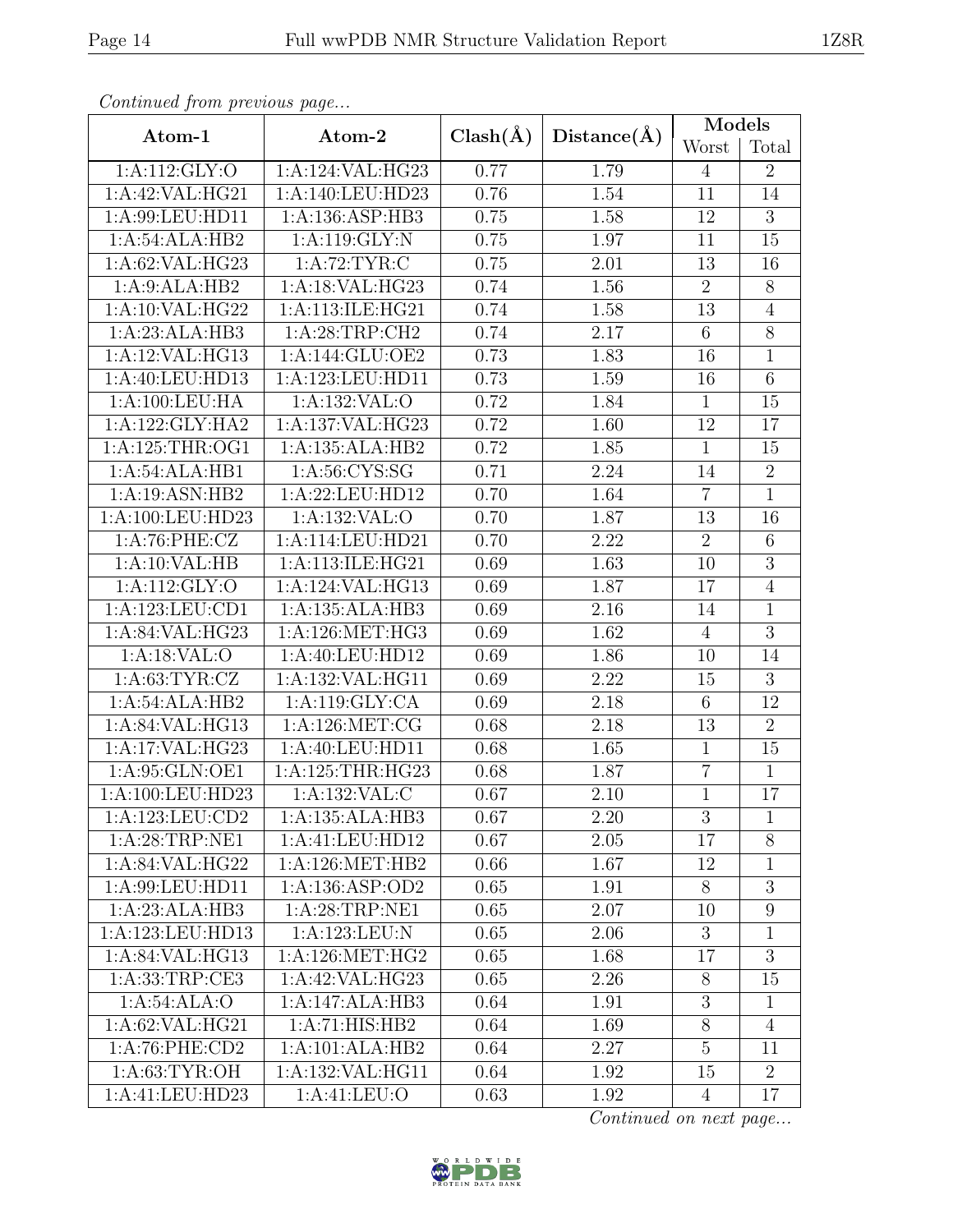| Continuum from protious page |                             |      |                   | Models         |                  |  |
|------------------------------|-----------------------------|------|-------------------|----------------|------------------|--|
| Atom-1                       | $Clash(\AA)$<br>Atom-2      |      | Distance(A)       | Worst          | Total            |  |
| 1: A:125:THR:HG22            | 1:A:126:MET:N               | 0.63 | 2.09              | 10             | 15               |  |
| 1: A:24:THR:HG23             | 1:A:26:VAL:HG12             | 0.63 | 1.71              | 15             | $\overline{4}$   |  |
| 1:A:84:VAL:HG23              | 1: A:126: MET:HB2           | 0.63 | 1.69              | 16             | $\mathbf{1}$     |  |
| 1:A:141:LEU:C                | 1:A:143:LEU:HD12            | 0.63 | 2.14              | 13             | 14               |  |
| 1:A:76:PHE:CZ                | 1:A:114:LEU:HD11            | 0.62 | 2.29              | 14             | $\boldsymbol{9}$ |  |
| 1: A:11:TYR:OH               | 1:A:47:ALA:HB3              | 0.62 | 1.93              | 12             | $\overline{2}$   |  |
| 1:A:42:VAL:CG2               | 1:A:140:LEU:HD23            | 0.62 | 2.24              | 11             | 15               |  |
| 1: A:25: HIS:CE1             | 1:A:26:VAL:HG23             | 0.62 | $2.30\,$          | 16             | $\mathbf{1}$     |  |
| 1:A:99:LEU:HD11              | 1:A:136:ASP:HB2             | 0.62 | 1.70              | 14             | $\overline{2}$   |  |
| 1: A:63:TYR:CE2              | 1:A:74:VAL:HG21             | 0.62 | 2.30              | 13             | $\boldsymbol{9}$ |  |
| 1: A:116: CYS:CB             | 1:A:121:ILE:HD11            | 0.62 | 2.25              | $\mathbf{1}$   | $\overline{2}$   |  |
| 1:A:137:VAL:HG12             | 1:A:137:VAL:O               | 0.62 | $1.95\,$          | 17             | 16               |  |
| 1:A:101:ALA:O                | 1:A:132:VAL:HG23            | 0.61 | 1.94              | $\overline{2}$ | $\overline{3}$   |  |
| 1:A:11:TYR:CE1               | 1: A: 45: THR: HG21         | 0.61 | 2.30              | 17             | $\mathbb{1}$     |  |
| 1:A:81:LEU:HD11              | 1:A:94:TYR:HB3              | 0.60 | 1.72              | $\mathbf{1}$   | 6                |  |
| 1:A:81:LEU:HD22              | 1:A:96:SER:HB2              | 0.60 | 1.72              | $\,6$          | $\overline{5}$   |  |
| 1:A:77:GLU:C                 | 1:A:79:PRO:HD3              | 0.60 | 2.17              | $\,6$          | $\overline{7}$   |  |
| 1: A:121: ILE: HD12          | 1:A:121:ILE:N               | 0.60 | $\overline{2}.12$ | $\overline{2}$ | $\overline{4}$   |  |
| 1:A:116:CYS:HB2              | 1:A:121:ILE:HD12            | 0.60 | 1.71              | 12             | $\mathbf{1}$     |  |
| 1: A: 11: TYR: CZ            | 1: A:45:THR:HG21            | 0.59 | $2.32\,$          | $\mathbf{1}$   | $\overline{2}$   |  |
| 1:A:9:ALA:HB2                | 1:A:18:VAL:CG2              | 0.59 | 2.27              | $\overline{2}$ | $\overline{3}$   |  |
| 1:A:23:ALA:HB2               | 1:A:41:LEU:HD21             | 0.59 | $1.75\,$          | $8\,$          | $\overline{2}$   |  |
| 1: A:32: VAL:CG2             | 1:A:42:VAL:HG12             | 0.59 | 2.28              | 12             | $\overline{13}$  |  |
| 1:A:52:THR:HG23              | 1:A:144:GLU:OE2             | 0.59 | 1.97              | 17             | $\overline{1}$   |  |
| 1:A:140:LEU:O                | 1:A:143:LEU:HD11            | 0.59 | 1.98              | $8\,$          | 12               |  |
| 1:A:33:TRP:CZ3               | 1:A:42:VAL:HG23             | 0.59 | 2.33              | 13             | 10               |  |
| 1:A:33:TRP:CH2               | 1:A:40:LEU:HD23             | 0.58 | 2.33              | $\sqrt{2}$     | $5\,$            |  |
| 1: A:140: LEU: CD1           | 1:A:140:LEU:N               | 0.58 | 2.66              | 10             | $\overline{17}$  |  |
| 1: A:37: ASN:O               | 1: A:95: GLN: HA            | 0.58 | 1.98              | 9              | 8                |  |
| 1: A:88: GLU:O               | 1:A:89:TYR:CD1              | 0.58 | 2.56              | 12             | 1                |  |
| 1:A:141:LEU:HD12             | 1:A:146:ASP:OD1             | 0.58 | 1.98              | 17             | $\mathbf{1}$     |  |
| 1:A:74:VAL:CG1               | 1:A:101:ALA:HB1             | 0.58 | 2.29              | $\mathbf{1}$   | $\overline{7}$   |  |
| 1:A:86:GLU:HA                | $1: A:90: \overline{TYR:O}$ | 0.58 | 1.97              | $\sqrt{3}$     | 16               |  |
| 1:A:41:LEU:N                 | 1:A:41:LEU:CD2              | 0.57 | 2.68              | 8              | $\overline{2}$   |  |
| 1:A:15:TYR:HB2               | 1:A:143:LEU:HD23            | 0.57 | 1.75              | 11             | 14               |  |
| 1: A: 15: TYR: CB            | 1:A:143:LEU:HD23            | 0.57 | 2.30              | $\mathbf{1}$   | 16               |  |
| 1:A:76:PHE:CE2               | 1:A:114:LEU:HD21            | 0.57 | 2.35              | $\mathbf{1}$   | 3                |  |
| 1:A:100:LEU:HD22             | 1:A:131:VAL:CG1             | 0.57 | 2.29              | 17             | 14               |  |
| 1:A:12:VAL:HG21              | 1: A:53: ILE: CD1           | 0.57 | 2.29              | $\mathfrak{Z}$ | $\overline{5}$   |  |
| 1: A: 33: TRP: HH2           | 1:A:40:LEU:HD23             | 0.56 | 1.61              | 8              | 8                |  |
| 1:A:141:LEU:O                | 1:A:143:LEU:N               | 0.56 | 2.37              | 13             | 17               |  |

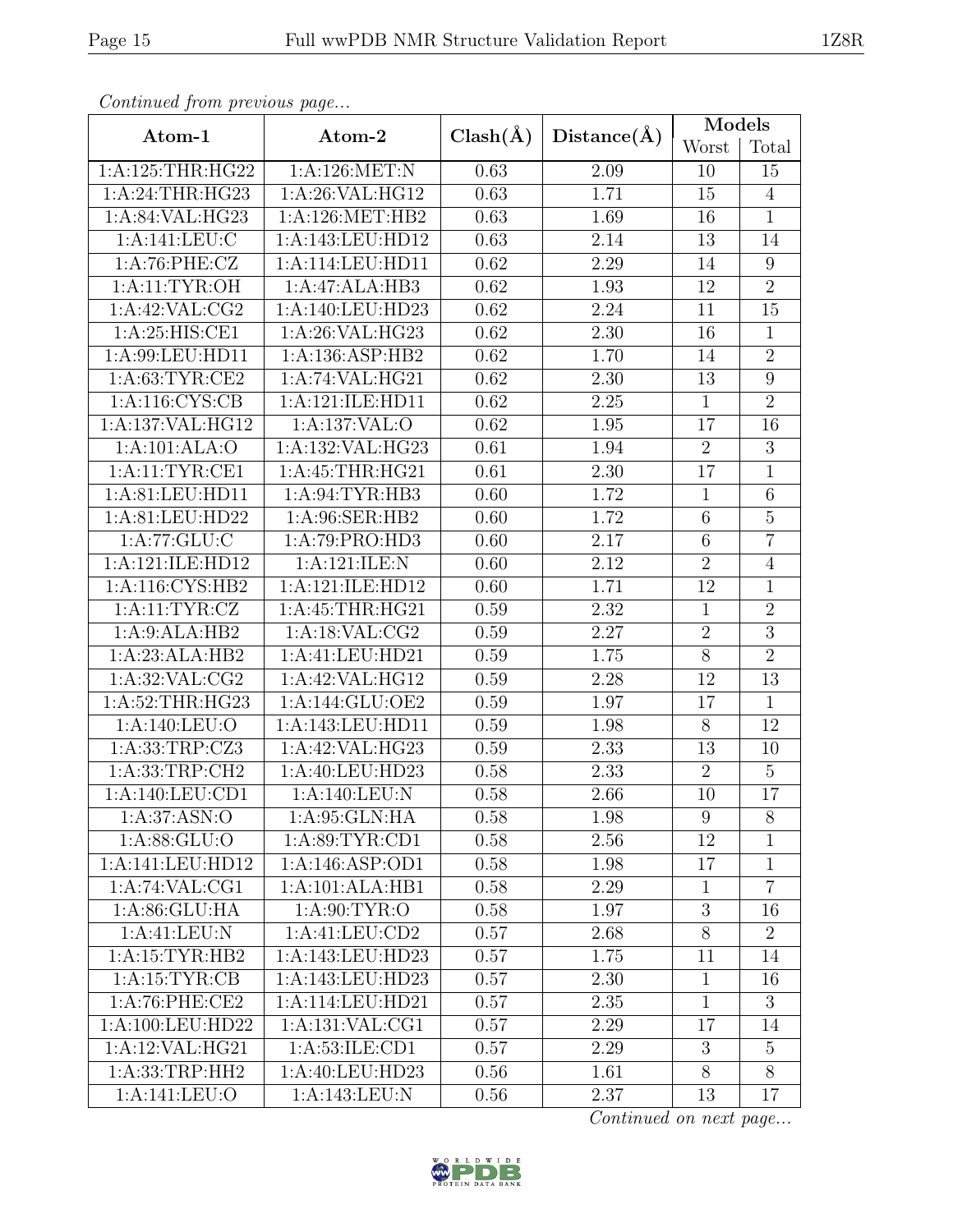| Continuea from previous page<br>Atom-1<br>Atom-2 |                     |              |                   | Models           |                  |
|--------------------------------------------------|---------------------|--------------|-------------------|------------------|------------------|
|                                                  |                     | $Clash(\AA)$ | Distance(A)       |                  | Total            |
| 1:A:23:ALA:CB                                    | 1:A:41:LEU:HD11     | 0.56         | 2.30              | $\overline{5}$   | $\overline{7}$   |
| 1:A:132:VAL:HG11                                 | 1:A:134:PHE:CZ      | 0.56         | 2.36              | $\overline{5}$   | $\overline{2}$   |
| 1:A:123:LEU:C                                    | 1:A:123:LEU:HD22    | 0.56         | $2.21\,$          | 14               | $\mathbf{1}$     |
| 1:A:17:VAL:CG1                                   | 1:A:42:VAL:HG22     | 0.56         | $\overline{2.23}$ | 15               | 10               |
| 1: A:63:TYR:HE2                                  | 1:A:74:VAL:HG21     | 0.55         | 1.61              | $\boldsymbol{9}$ | $\overline{7}$   |
| 1:A:76:PHE:HD2                                   | 1:A:101:ALA:HB2     | 0.55         | 1.61              | 11               | $\overline{4}$   |
| 1:A:28:TRP:HE1                                   | 1:A:41:LEU:HD12     |              | 1.61              | 17               | $\overline{7}$   |
| 1:A:79:PRO:HD2                                   | 1: A:98: VAL:O      | 0.55         | 2.01              | 11               | $\overline{7}$   |
| 1:A:18:VAL:CC                                    | 1:A:40:LEU:HD12     | 0.55         | 2.22              | $\overline{8}$   | $\overline{8}$   |
| 1:A:76:PHE:HZ                                    | 1:A:114:LEU:HD11    | 0.55         | 1.62              | 13               | $\overline{2}$   |
| 1: A:53: ILE: CG2                                | 1:A:141:LEU:HD11    | 0.55         | $\overline{2.31}$ | 11               | $\overline{1}$   |
| 1:A:137:VAL:O                                    | 1:A:141:LEU:HD22    | 0.55         | 2.01              | 9                | $\overline{8}$   |
| 1: A:38: ARG: CZ                                 | 1:A:40:LEU:HD22     | 0.55         | 2.32              | $\boldsymbol{9}$ | $\overline{1}$   |
| 1:A:23:ALA:HB3                                   | 1:A:28:TRP:HE1      | 0.54         | 1.61              | 10               | $\boldsymbol{9}$ |
| 1:A:137:VAL:O                                    | 1:A:137:VAL:HG12    | 0.54         | 2.01              | 9                | $\mathbf{1}$     |
| 1:A:99:LEU:HD12                                  | 1:A:134:PHE:O       | 0.54         | 2.03              | 12               | $\overline{1}$   |
| 1:A:15:TYR:CE1<br>1:A:44:THR:HG22                |                     | 0.54         | 2.37              | $\overline{4}$   | 17               |
| 1:A:84:VAL:HG21                                  | 1: A:90: TYR: CD1   | 0.54         | 2.38              | $\overline{3}$   | $\mathbf{1}$     |
| 1:A:25:HIS:CD2                                   | 1:A:26:VAL:HG23     | 0.54         | 2.37              | 17               | $\overline{1}$   |
| 1:A:19:ASN:ND2                                   | 1:A:123:LEU:HD12    | 0.54         | 2.18              | 15               | $\mathbf{1}$     |
| 1:A:132:VAL:O                                    | 1:A:132:VAL:HG23    | 0.53         | 2.02              | $8\,$            | 12               |
| 1:A:124:VAL:O                                    | 1:A:124:VAL:HG13    | 0.53         | $2.04\,$          | $\mathbf{1}$     | $\overline{5}$   |
| 1:A:87:SER:O                                     | 1:A:89:TYR:N        | 0.53         | 2.41              | 16               | 16               |
| 1:A:123:LEU:N                                    | 1:A:123:LEU:HD23    | 0.53         | 2.18              | 16               | $\overline{5}$   |
| 1:A:12:VAL:HB                                    | 1:A:143:LEU:HD22    | 0.53         | 1.81              | $\overline{4}$   | $\overline{7}$   |
| 1:A:10:VAL:HG13                                  | 1:A:10:VAL:O        | 0.53         | $\overline{2}.03$ | $\overline{3}$   | $\overline{5}$   |
| 1:A:28:TRP:CZ2                                   | 1: A: 41: LEU: CD1  | 0.53         | 2.92              | $8\,$            | $\,6$            |
| 1: A:52:THR: C                                   | 1:A:120:VAL:HG23    | 0.53         | $\overline{2.25}$ | $\overline{3}$   | $\overline{16}$  |
| 1:A:12:VAL:HG21                                  | 1:A:53:ILE:HG12     | 0.53         | 1.81              | 11               | 1                |
| 1:A:84:VAL:HG22                                  | 1: A:93: ARG:O      | 0.52         | 2.03              | $9\phantom{.0}$  | $\overline{2}$   |
| 1:A:84:VAL:HG11                                  | 1:A:95:GLN:OE1      | 0.52         | 2.05              | $6\,$            | $\mathbf{1}$     |
| 1:A:40:LEU:HD13                                  | 1:A:123:LEU:HD21    | 0.52         | 1.80              | $\mathbf{1}$     | $\overline{2}$   |
| 1:A:99:LEU:HD11                                  | 1: A: 136: ASP: CB  | 0.52         | 2.35              | 14               | $\overline{2}$   |
| 1:A:115:ARG:HD3                                  | 1:A:120:VAL:HG22    | 0.52         | 1.80              | $6\phantom{.}6$  | $\overline{2}$   |
| 1:A:84:VAL:HG12                                  | 1: A:93: ARG:O      | 0.52         | 2.05              | $8\,$            | $\overline{4}$   |
| 1:A:40:LEU:HD13                                  | 1: A: 123: LEU: CD1 | 0.52         | 2.34              | $\overline{7}$   | $\overline{2}$   |
| 1:A:17:VAL:HG12                                  | 1: A:42: VAL:CG2    | 0.52         | 2.25              | 14               | $\overline{5}$   |
| 1: A:24:THR:CG2                                  | 1:A:26:VAL:HG12     | 0.52         | 2.34              | 15               | $\overline{4}$   |
| 1:A:74:VAL:CG1                                   | 1: A:76: PHE:CE2    | 0.52         | 2.92              | 8                | $\overline{7}$   |
| 1:A:53:ILE:HD12                                  | 1:A:137:VAL:HG11    | 0.52         | 1.80              | $\overline{7}$   | 6                |
| 1: A:82:VAL:HB                                   | 1: A:98: VAL: HG11  | 0.52         | 1.82              | $6\,$            | 16               |

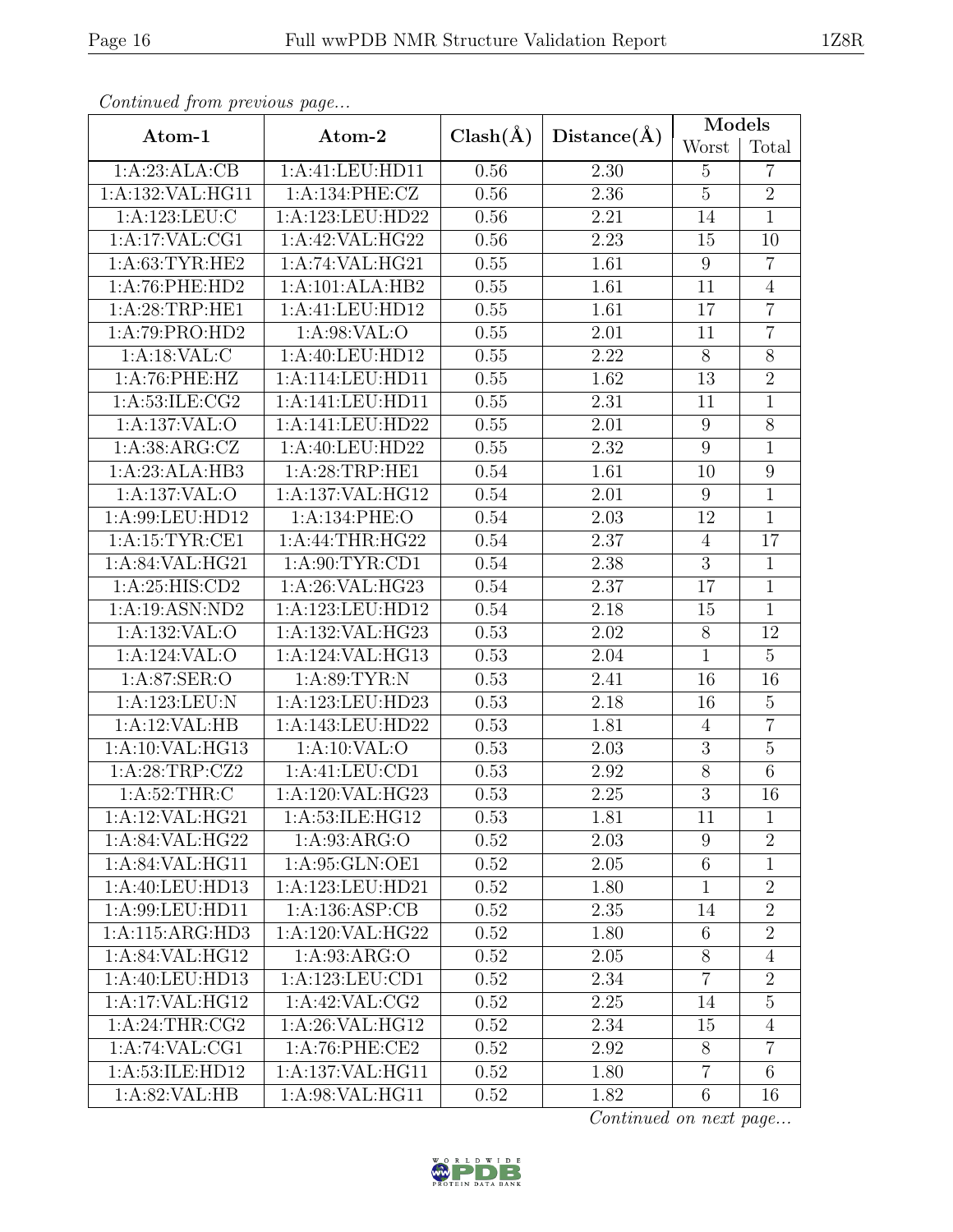| Contentaca from precious page       |                   |              |                   | Models          |                 |  |
|-------------------------------------|-------------------|--------------|-------------------|-----------------|-----------------|--|
| Atom-1                              | Atom-2            | $Clash(\AA)$ | Distance(A)       | Worst           | Total           |  |
| 1: A:41: LEU:O                      | 1:A:41:LEU:CD2    | 0.51         | 2.58              | 9               | 15              |  |
| 1:A:81:LEU:HD22                     | 1: A:96: SER: HB3 | 0.51         | 1.80              | $\overline{3}$  | $\overline{4}$  |  |
| 1:A:123:LEU:HD11                    | 1:A:135:ALA:HB3   | 0.51         | 1.81              | 14              | $\mathbf{1}$    |  |
| 1:A:101:ALA:O                       | 1:A:132:VAL:N     | 0.51         | 2.43              | $5\,$           | 13              |  |
| 1:A:12:VAL:CG2                      | 1:A:53:ILE:HD11   | 0.51         | 2.33              | $\overline{3}$  | $\overline{2}$  |  |
| 1: A:53: ILE: CB                    | 1:A:141:LEU:HD11  | 0.51         | 2.34              | 14              | 13              |  |
| 1:A:23:ALA:O                        | 1:A:28:TRP:CZ3    | 0.51         | 2.64              | $\mathbf{1}$    | $8\,$           |  |
| 1: A:10: VAL: HG13                  | 1:A:17:VAL:HG22   | 0.51         | 1.82              | $\sqrt{2}$      | $\overline{3}$  |  |
| 1: A:141:LEU:O                      | 1:A:143:LEU:HD12  | 0.51         | 2.06              | $\bf 5$         | $\overline{5}$  |  |
| 1:A:121:ILE:HG22                    | 1:A:136:ASP:OD1   | 0.51         | 2.06              | $\overline{8}$  | $\overline{2}$  |  |
| 1:A:41:LEU:HD23                     | 1:A:41:LEU:C      | 0.51         | $\overline{2.27}$ | $\overline{1}$  | $\overline{15}$ |  |
| 1:A:114:LEU:HD22                    | 1: A:134: PHE:HD2 | 0.51         | 1.66              | 15              | $\overline{4}$  |  |
| 1:A:32:VAL:HG22                     | 1:A:42:VAL:O      | 0.50         | 2.05              | 10              | 14              |  |
| 1: A:76: PHE:CD1                    | 1:A:76:PHE:N      | 0.50         | 2.79              | $6\phantom{.}6$ | 14              |  |
| 1:A:99:LEU:HD13                     | 1:A:136:ASP:CG    | 0.50         | 2.27              | $\overline{4}$  | $\mathbf{1}$    |  |
| 1:A:99:LEU:HD21                     | 1:A:136:ASP:OD2   | 0.50         | 2.06              | $\mathbf{1}$    | $\overline{1}$  |  |
| 1:A:10:VAL:CG2                      | 1:A:113:ILE:HG21  | 0.50         | 2.36              | 13              | $\overline{3}$  |  |
| 1:A:123:LEU:HD22<br>1:A:135:ALA:HB3 |                   | 0.50         | 1.84              | $\sqrt{3}$      | $\overline{1}$  |  |
| 1:A:126:MET:O                       | 1:A:133:GLY:HA3   | 0.50         | $2.07\,$          | $8\,$           | $\overline{7}$  |  |
| 1:A:41:LEU:N                        | 1:A:41:LEU:HD22   | 0.50         | 2.21              | $\overline{7}$  | $\mathbf{1}$    |  |
| 1:A:38:ARG:NH2                      | 1:A:40:LEU:HD22   | 0.50         | 2.22              | 12              | $\mathbf{1}$    |  |
| 1:A:101:ALA:O                       | 1:A:131:VAL:HG12  | 0.49         | 2.07              | $\overline{7}$  | $\mathbf 1$     |  |
| 1:A:62:VAL:HG23                     | 1:A:72:TYR:O      | 0.49         | 2.07              | 13              | $\mathbf{1}$    |  |
| 1:A:12:VAL:HG21                     | 1:A:53:ILE:CG1    | 0.49         | 2.37              | 11              | $\overline{1}$  |  |
| 1:A:76:PHE:CE1                      | 1:A:114:LEU:HD21  | 0.49         | 2.42              | 12              | $\overline{2}$  |  |
| 1:A:15:TYR:HE1                      | 1:A:44:THR:HG22   | 0.49         | 1.68              | $\overline{8}$  | $\overline{17}$ |  |
| 1: A:24:THR:HG23                    | 1:A:26:VAL:CG1    | 0.49         | 2.37              | 15              | $\sqrt{3}$      |  |
| 1: A:84:VAL:HG21                    | 1: A:90: TYR: HD2 | 0.49         | 1.67              | 16              | $\overline{1}$  |  |
| 1:A:140:LEU:O                       | 1:A:140:LEU:CD2   | 0.49         | 2.57              | 11              | 9               |  |
| 1:A:18:VAL:O                        | 1:A:41:LEU:CD2    | 0.49         | 2.60              | $8\,$           | $\overline{2}$  |  |
| 1:A:24:THR:OG1                      | 1:A:26:VAL:HG12   | 0.49         | 2.06              | $\overline{5}$  | 1               |  |
| 1:A:132:VAL:CG1                     | 1:A:134:PHE:CE2   | 0.49         | 2.96              | $\overline{2}$  | $\overline{4}$  |  |
| 1:A:132:VAL:HB                      | 1:A:134:PHE:CZ    | 0.49         | 2.42              | 15              | $\overline{2}$  |  |
| 1:A:54:ALA:HA                       | 1:A:147:ALA:HB3   | 0.49         | 1.84              | 12              | 3               |  |
| 1:A:62:VAL:HG21                     | 1:A:71:HIS:HB3    | 0.49         | 1.85              | 17              | $\overline{3}$  |  |
| 1:A:81:LEU:HD22                     | 1: A:96: SER:CB   | 0.49         | 2.38              | $\overline{7}$  | $\overline{5}$  |  |
| 1:A:95:GLN:HE22                     | 1:A:125:THR:HG23  | 0.49         | 1.68              | $\overline{4}$  | 1               |  |
| 1:A:41:LEU:CD2                      | 1:A:41:LEU:C      | 0.48         | 2.82              | 17              | 12              |  |
| 1:A:138:ARG:HA                      | 1:A:141:LEU:HD23  | 0.48         | 1.85              | $\overline{4}$  | $\overline{2}$  |  |
| 1: A:46:THR:O                       | 1: A:46:THR:HG23  | 0.48         | 2.08              | $\overline{4}$  | $\mathbf{1}$    |  |
| 1:A:112:GLY:O                       | 1:A:124:VAL:HG22  | 0.48         | 2.08              | $6\phantom{.}6$ | $\mathbf{1}$    |  |

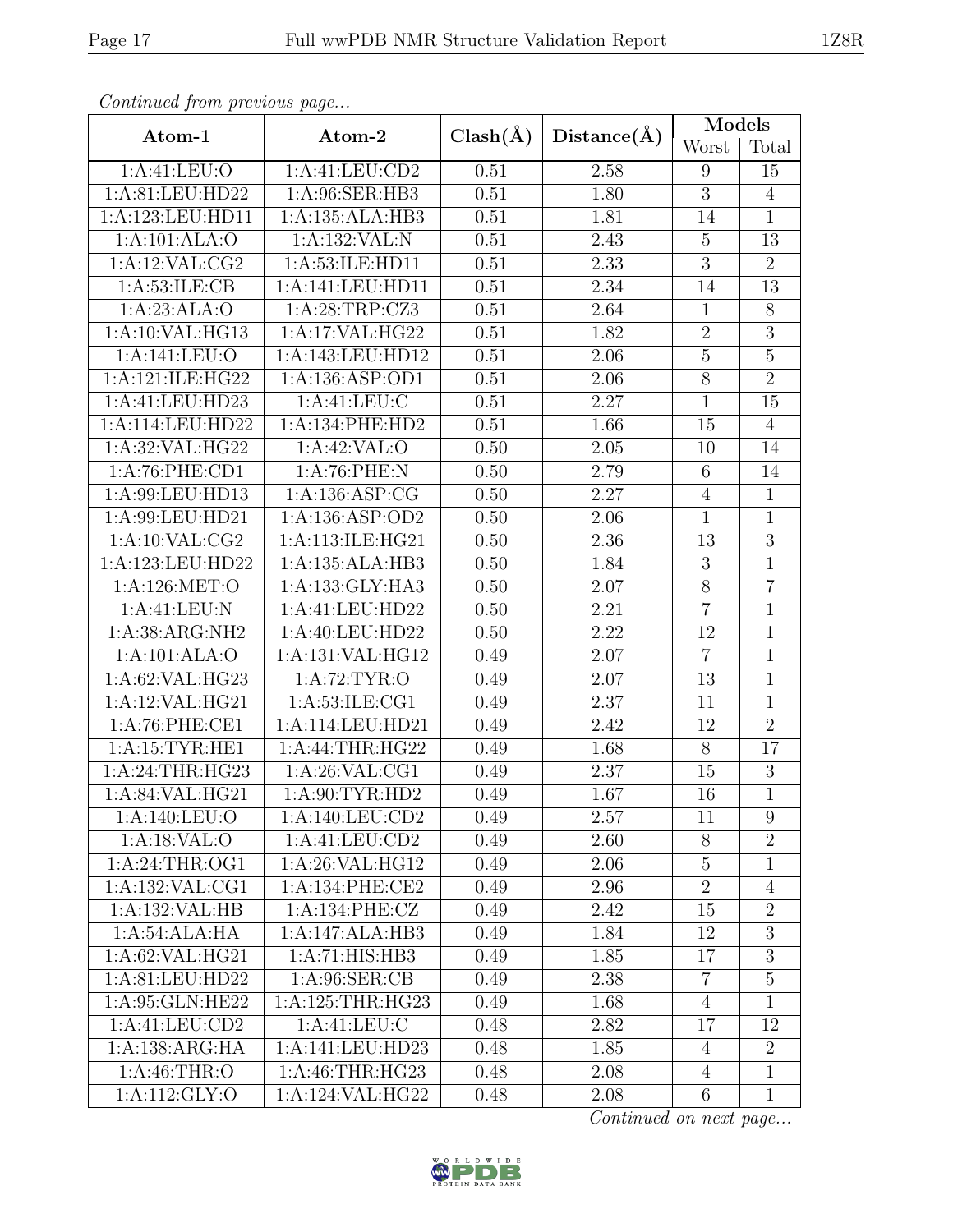| Continual from previous page |                     |              |             | Models           |                |
|------------------------------|---------------------|--------------|-------------|------------------|----------------|
| Atom-1                       | Atom-2              | $Clash(\AA)$ | Distance(A) | Worst            | Total          |
| 1: A:28:TRP:CE2              | 1:A:41:LEU:HD11     | 0.48         | 2.44        | 8                | 1              |
| 1:A:95:GLN:CD                | 1:A:125:THR:HG21    | 0.48         | 2.29        | 13               | $\mathbf{1}$   |
| 1:A:84:VAL:O                 | 1: A:92: LYS: HA    | 0.48         | 2.09        | $\overline{7}$   | $\overline{8}$ |
| 1:A:124:VAL:HG22             | 1:A:134:PHE:HE1     | 0.48         | 1.68        | $\overline{5}$   | $\mathbf 1$    |
| 1: A:59:THR:HG22             | 1: A:76: PHE:O      | 0.48         | 2.09        | 13               | $\mathbf{1}$   |
| 1:A:74:VAL:HG11              | 1:A:101:ALA:HB1     | 0.48         | 1.86        | $\mathbf{1}$     | $\overline{4}$ |
| 1: A:63:TYR:CD1              | 1: A:63:TYR:O       | 0.48         | 2.66        | $\overline{3}$   | $\overline{5}$ |
| 1:A:10:VAL:HG22              | 1:A:113:ILE:CG2     | 0.48         | 2.36        | 13               | $\mathbf{1}$   |
| 1:A:137:VAL:O                | 1: A: 137: VAL: CG1 | 0.48         | 2.62        | 17               | $\overline{8}$ |
| $1:$ A:132:VAL:CG2           | 1:A:134:PHE:CZ      | 0.47         | 2.97        | $8\phantom{.}$   | $\bf 5$        |
| 1: A:63:TYR:CG               | 1:A:134:PHE:CZ      | 0.47         | $3.02\,$    | 15               | $\mathbf{1}$   |
| 1:A:99:LEU:HD12              | 1:A:99:LEU:N        | 0.47         | 2.24        | 16               | $\overline{2}$ |
| 1:A:23:ALA:O                 | 1: A:28:TRP:CH2     | 0.47         | 2.68        | $\overline{7}$   | $\overline{7}$ |
| 1:A:91:PRO:O                 | 1: A:93: ARG:N      | 0.47         | 2.47        | $\boldsymbol{9}$ | 12             |
| 1:A:132:VAL:CG1              | 1:A:134:PHE:CZ      | 0.47         | 2.97        | $\mathbf{1}$     | $\overline{3}$ |
| 1:A:137:VAL:O                | 1:A:140:LEU:HD13    | 0.47         | 2.09        | $\sqrt{2}$       | $\overline{4}$ |
| 1:A:18:VAL:O                 | 1:A:41:LEU:HD22     | 0.47         | 2.10        | $\overline{4}$   | 12             |
| 1:A:123:LEU:N                | 1:A:123:LEU:CD1     | 0.47         | 2.77        | $\overline{3}$   | $\mathbf{1}$   |
| 1:A:74:VAL:CG1               | 1:A:101:ALA:CB      | 0.47         | 2.93        | 10               | $\overline{6}$ |
| 1: A:28:TRP:CE2              | 1:A:41:LEU:CD1      | 0.47         | 2.98        | 8                | $\mathbf{1}$   |
| 1: A:63:TYR:CE2              | 1:A:74:VAL:CG2      | 0.47         | 2.98        | 13               | $\mathbf{1}$   |
| 1:A:84:VAL:HG23              | 1:A:126:MET:CB      | 0.47         | 2.39        | $8\,$            | $\mathbf{1}$   |
| 1: A: 41: LEU: C             | 1:A:41:LEU:CD2      | 0.46         | 2.83        | $\mathbf 1$      | $\overline{3}$ |
| 1:A:10:VAL:HG23              | 1: A:51: ASP:OD2    | 0.46         | 2.11        | $\overline{2}$   | $\mathbf 1$    |
| 1:A:18:VAL:HG22              | 1:A:19:ASN:N        | 0.46         | 2.25        | 17               | 17             |
| 1:A:100:LEU:HD22             | 1:A:131:VAL:HG12    | 0.46         | 1.86        | 17               | $\overline{3}$ |
| 1:A:11:TYR:HE2               | 1: A: 45: THR: HG21 | 0.46         | 1.66        | $\overline{4}$   | $\overline{2}$ |
| 1: A:11:TYR:CE1              | 1:A:49:GLY:CA       | 0.46         | 2.99        | $\overline{13}$  | $\overline{1}$ |
| 1:A:115:ARG:CD               | 1:A:120:VAL:HG22    | 0.46         | 2.41        | $6\phantom{.}6$  | 1              |
| 1:A:76:PHE:CE2               | 1:A:114:LEU:CD2     | 0.46         | 2.99        | 11               | $\overline{2}$ |
| 1:A:76:PHE:HB3               | 1:A:101:ALA:HB2     | 0.46         | 1.86        | $\overline{2}$   | $\overline{7}$ |
| 1:A:100:LEU:HD22             | 1:A:131:VAL:HB      | 0.46         | 1.88        | $\overline{5}$   | $\overline{2}$ |
| 1:A:122:GLY:HA3              | 1:A:135:ALA:O       | 0.46         | 2.11        | 16               | $\overline{4}$ |
| 1:A:17:VAL:CG2               | 1:A:40:LEU:HD21     | 0.46         | 2.40        | 8                | 1              |
| 1: A:63:TYR:CZ               | 1:A:72:TYR:CB       | 0.46         | 2.98        | $5\,$            | $\overline{3}$ |
| 1:A:15:TYR:CE2               | 1:A:142:TRP:CE3     | 0.45         | 3.04        | $\overline{7}$   | 12             |
| 1: A:76: PHE: CZ             | 1: A:114: LEU: CD2  | 0.45         | 2.99        | 12               | $\mathbf{1}$   |
| 1:A:115:ARG:HD3              | 1:A:120:VAL:HG13    | 0.45         | 1.87        | 6                | $\mathbf{1}$   |
| 1: A:61: GLY:N               | 1:A:76:PHE:CE1      | 0.45         | 2.84        | $\overline{4}$   | $\overline{2}$ |
| 1:A:125:THR:CG2              | 1:A:126:MET:N       | 0.45         | 2.79        | 14               | $\overline{4}$ |
| 1:A:62:VAL:HG12              | 1:A:115:ARG:O       | 0.45         | 2.10        | 14               | $\mathbf{1}$   |

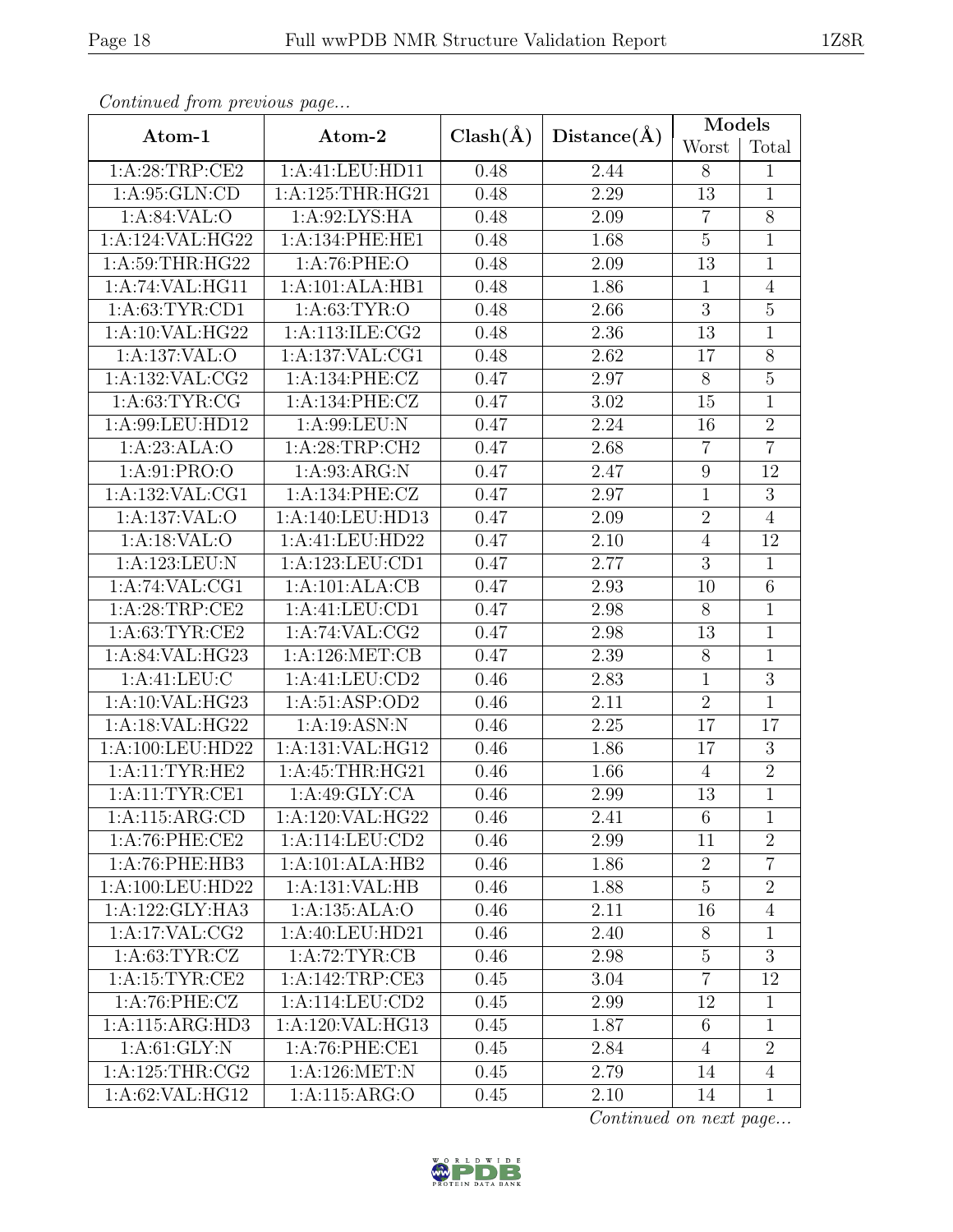| Convenaca from previous page           |                   |              |                   | Models           |                  |  |
|----------------------------------------|-------------------|--------------|-------------------|------------------|------------------|--|
| Atom-1                                 | Atom-2            | $Clash(\AA)$ | Distance(A)       | Worst            | Total            |  |
| 1:A:9:ALA:CB                           | 1: A:18: VAL:HG23 | 0.45         | 2.34              | $\overline{2}$   | 1                |  |
| 1:A:17:VAL:HA                          | 1:A:41:LEU:O      | 0.45         | 2.12              | 16               | $\boldsymbol{9}$ |  |
| $1:A:77:\overline{GLU:O}$              | 1:A:79:PRO:HD3    | 0.45         | 2.12              | $\overline{5}$   | $\overline{4}$   |  |
| 1: A:24:THR:O                          | 1: A:28:TRP:HD1   | 0.45         | 1.95              | 13               | $\overline{2}$   |  |
| 1:A:142:TRP:C                          | 1:A:143:LEU:HD12  | 0.45         | 2.33              | $\,1\,$          | $\mathbf{1}$     |  |
| 1:A:11:TYR:CE1                         | 1:A:13:GLY:O      | 0.45         | 2.70              | 17               | $\overline{4}$   |  |
| 1:A:24:THR:O                           | 1:A:28:TRP:CE3    | 0.45         | 2.70              | $\overline{7}$   | $\overline{4}$   |  |
| 1:A:114:LEU:HD22                       | 1:A:134:PHE:CD2   | 0.44         | 2.46              | 15               | $\overline{3}$   |  |
| 1: A:116: CYS:N                        | 1:A:121:ILE:CD1   | 0.44         | 2.80              | $\overline{1}$   | $\overline{2}$   |  |
| 1:A:132:VAL:O                          | 1:A:132:VAL:CG2   | 0.44         | 2.65              | 10               | $\boldsymbol{9}$ |  |
| 1:A:84:VAL:HG23                        | 1:A:126:MET:SD    | 0.44         | 2.53              | $6\,$            | $\mathbf{1}$     |  |
| 1: A:81: LEU:HD13                      | 1: A:95: GLN:O    | 0.44         | 2.13              | $\mathbf{1}$     | $\overline{2}$   |  |
| 1:A:76:PHE:CZ                          | 1:A:114:LEU:CD1   | 0.44         | 3.00              | $\overline{7}$   | $\overline{3}$   |  |
| 1: A:38: ARG:NE                        | 1: A:38: ARG:HA   | 0.44         | 2.27              | 10               | $\mathbf 1$      |  |
| 1:A:123:LEU:HD13                       | 1:A:135:ALA:HB3   | 0.44         | 1.88              | 14               | $\mathbf{1}$     |  |
| 1:A:11:TYR:CE1                         | 1:A:45:THR:CG2    | 0.44         | 2.99              | 17               | $\overline{1}$   |  |
| 1: A:10: VAL: HG21                     | 1:A:120:VAL:HG11  | 0.44         | 1.90              | 3                | $\mathbf{1}$     |  |
| 1: A:82: VAL:CG2                       | 1:A:98:VAL:CG1    | 0.44         | 2.95              | 17               | 15               |  |
| $1:A:76:$ PHE: $CB$<br>1:A:101:ALA:HB2 |                   | 0.44         | 2.43              | 6                | $\overline{3}$   |  |
| 1: A:61: GLY:O                         | 1:A:73:PRO:HA     | 0.44         | 2.12              | $6\,$            | $\mathbf{1}$     |  |
| 1:A:28:TRP:NE1                         | 1:A:41:LEU:CD1    | 0.44         | 2.80              | $\overline{7}$   | $\mathbf{1}$     |  |
| 1: A:37: ASN:O                         | 1: A:94:TYR:O     | 0.44         | 2.36              | $\boldsymbol{9}$ | $\mathbf{1}$     |  |
| 1:A:11:TYR:CE2                         | 1:A:45:THR:CG2    | 0.44         | 2.98              | 13               | $\mathbf{1}$     |  |
| 1:A:140:LEU:O                          | 1:A:143:LEU:CD1   | 0.43         | 2.66              | $\overline{7}$   | $\overline{8}$   |  |
| 1:A:123:LEU:HD22                       | 1:A:123:LEU:H     | 0.43         | 1.73              | $\sqrt{3}$       | $\mathbf{1}$     |  |
| 1: A:38: ARG: CZ                       | 1: A:40: LEU:CD2  | 0.43         | $\overline{2.96}$ | $\boldsymbol{9}$ | $\overline{1}$   |  |
| 1:A:38:ARG:NH1                         | 1: A:96: SER:O    | 0.43         | 2.52              | 10               | $\mathbf{1}$     |  |
| 1: A:63: TYR:CD1                       | 1: A:63:TYR:C     | 0.43         | 2.91              | $\overline{1}$   | $\overline{4}$   |  |
| 1:A:23:ALA:HB2                         | 1:A:41:LEU:HD11   | 0.43         | 1.88              | $\overline{5}$   | $\overline{2}$   |  |
| 1:A:121:ILE:N                          | 1:A:121:ILE:CD1   | 0.43         | 2.81              | $\overline{2}$   | $\overline{3}$   |  |
| 1:A:28:TRP:CZ2                         | 1:A:41:LEU:HD12   | 0.43         | 2.49              | $\overline{3}$   | $\overline{2}$   |  |
| 1:A:77:GLU:O                           | 1:A:99:LEU:HA     | 0.43         | 2.13              | $\overline{5}$   | $\mathbf{1}$     |  |
| 1:A:79:PRO:HD2                         | 1: A:99: LEU: HA  | 0.43         | 1.90              | 12               | $\mathbf{1}$     |  |
| 1:A:84:VAL:HG12                        | 1:A:126:MET:CG    | 0.43         | 2.43              | 9                | $\mathbf{1}$     |  |
| 1:A:99:LEU:HD11                        | 1:A:136:ASP:CG    | 0.43         | 2.33              | 11               | $\mathbf{1}$     |  |
| 1:A:25:HIS:CE1                         | 1: A:26: VAL:CG2  | 0.43         | 3.00              | 16               | $\mathbf{1}$     |  |
| 1:A:132:VAL:HG11                       | 1: A:134: PHE:CE2 | 0.43         | 2.49              | 11               | $\overline{2}$   |  |
| 1:A:77:GLU:O                           | 1:A:79:PRO:CD     | 0.43         | 2.66              | 12               | $\overline{5}$   |  |
| 1:A:74:VAL:HG12                        | 1:A:76:PHE:CE2    | 0.43         | 2.48              | 8                | 1                |  |
| 1:A:62:VAL:HG23                        | 1:A:73:PRO:N      | 0.43         | 2.27              | 14               | $\mathbf{1}$     |  |
| 1: A: 55: ARG: H                       | 1:A:147:ALA:HB3   | 0.43         | 1.74              | $\overline{5}$   | $\overline{3}$   |  |

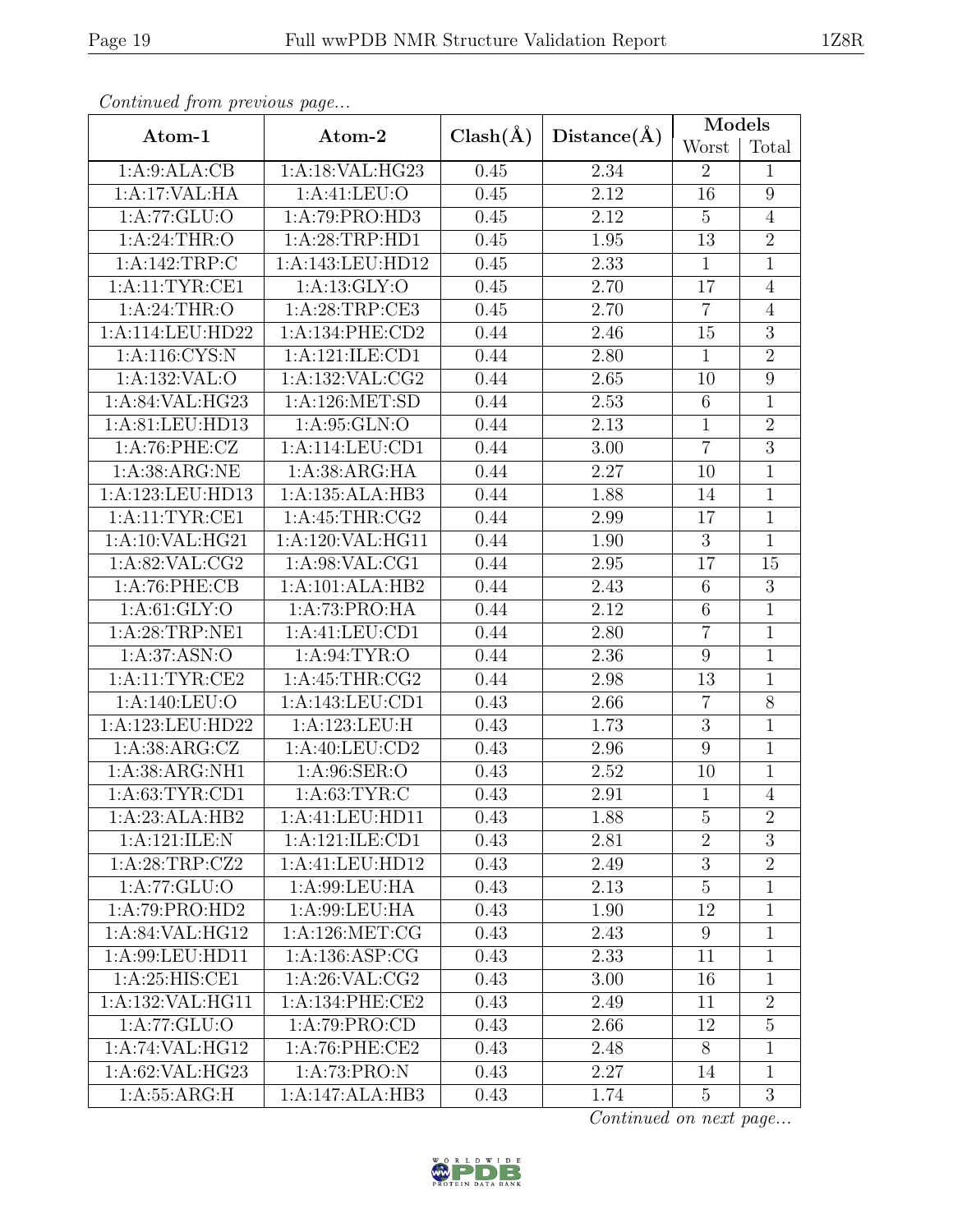| Continued from previous page       |                     |                             |                   | Models          |                  |  |
|------------------------------------|---------------------|-----------------------------|-------------------|-----------------|------------------|--|
| Atom-1                             | Atom-2              | $Clash(\AA)$<br>Distance(A) |                   | Worst           | Total            |  |
| 1:A:15:TYR:HB3                     | 1:A:143:LEU:HD23    | 0.43                        | 1.89              | 8               | $\overline{2}$   |  |
| 1: A:57: GLN:O                     | 1:A:58:CYS:O        | 0.43                        | 2.37              | $9\phantom{.0}$ | $\overline{1}$   |  |
| 1: A:53: ILE: HA                   | 1:A:120:VAL:HB      | 0.42                        | 1.91              | 13              | $\overline{3}$   |  |
| 1:A:20:ARG:CD                      | 1: A:21: HIS: N     | 0.42                        | 2.81              | $\overline{4}$  | $\mathbf{1}$     |  |
| 1:A:12:VAL:HE11                    | 1:A:143:LEU:HB2     | 0.42                        | 1.90              | 8               | $\mathbf{1}$     |  |
| 1:A:140:LEU:N                      | 1:A:140:LEU:HD12    | 0.42                        | 2.29              | 12              | $\overline{2}$   |  |
| 1: A: 33: TRP: CZ2                 | 1:A:35:ASP:OD1      |                             | 2.72              | 10              | $\mathbf{1}$     |  |
| 1:A:17:VAL:O                       | 1:A:17:VAL:CG2      | 0.42                        | 2.68              | 12              | $\boldsymbol{9}$ |  |
| 1:A:95:GLN:OE1                     | 1:A:125:THR:HG21    | 0.42                        | 2.14              | 13              | $\overline{1}$   |  |
| 1: A: 38: ARG: O                   | 1: A:38: ARG:NE     | 0.42                        | 2.52              | $\overline{2}$  | $\mathbf{1}$     |  |
| 1:A:77:GLU:O                       | 1:A:79:PRO:HD2      | 0.42                        | $\overline{2.15}$ | 10              | $\overline{4}$   |  |
| 1:A:117:GLU:CG                     | 1:A:118:HIS:CE1     | 0.42                        | 3.03              | $\overline{4}$  | $\mathbf{1}$     |  |
| 1:A:12:VAL:CG1                     | 1:A:144:GLU:HB2     | 0.42                        | 2.45              | $\overline{2}$  | $\overline{1}$   |  |
| 1:A:11:TYR:CD1                     | 1: A: 45: THR: HG21 | 0.42                        | 2.48              | 17              | $\mathbf{1}$     |  |
| 1:A:14:ASN:O                       | 1:A:44:THR:HA       | 0.42                        | 2.15              | 15              | $\overline{1}$   |  |
| 1:A:114:LEU:HG<br>1:A:121:ILE:HB   |                     | 0.42                        | 1.91              | 17              | $\mathbf{1}$     |  |
| 1:A:64:PHE:CB<br>1:A:71:HIS:CD2    |                     | 0.42                        | 3.03              | $\sqrt{3}$      | $\overline{1}$   |  |
| 1:A:95:GLN:NE2<br>1:A:125:THR:HG21 |                     | 0.42                        | 2.29              | 13              | $\mathbf{1}$     |  |
| 1:A:84:VAL:O                       | 1:A:84:VAL:HG12     | 0.41                        | 2.14              | 12              | $\overline{1}$   |  |
| 1: A:125:THR:OG1                   | 1:A:135:ALA:CB      | 0.41                        | 2.67              | 13              | $\mathbf{1}$     |  |
| 1:A:84:VAL:HB                      | 1:A:126:MET:CG      | 0.41                        | 2.45              | $9\phantom{.0}$ | $\overline{1}$   |  |
| 1:A:15:TYR:CE2                     | 1:A:142:TRP:CZ3     | 0.41                        | 3.08              | 13              | $\mathbf{1}$     |  |
| 1:A:63:TYR:HB2                     | 1:A:134:PHE:CZ      | 0.41                        | 2.50              | $\mathbf{1}$    | $\overline{1}$   |  |
| 1: A:28:TRP:CH2                    | 1:A:41:LEU:HD12     | 0.41                        | 2.50              | $\overline{3}$  | $\overline{1}$   |  |
| 1: A:38: ARG:NE                    | 1:A:135:ALA:CB      | 0.41                        | 2.83              | 16              | $\overline{1}$   |  |
| 1:A:17:VAL:CG2                     | 1:A:40:LEU:HDI1     | 0.41                        | 2.43              | $\sqrt{2}$      | $\mathbf 1$      |  |
| 1:A:81:LEU:HD22                    | 1: A:96: SER: HA    | 0.41                        | 1.91              | 9               | 1                |  |
| 1:A:82:VAL:HB                      | 1: A:98: VAL:CG1    | 0.41                        | $\overline{2}.46$ | 9               | $\overline{2}$   |  |
| 1:A:140:LEU:N                      | 1:A:140:LEU:HD13    | 0.41                        | 2.30              | $\overline{4}$  | $\mathbf{1}$     |  |
| 1: A: 38: ARG: HD2                 | 1:A:135:ALA:HB1     | 0.41                        | 1.92              | 13              | $\mathbf{1}$     |  |
| 1:A:27:ASP:O                       | 1:A:31:CYS:HB2      | 0.41                        | 2.16              | $\overline{7}$  | $\mathbf{1}$     |  |
| 1:A:38:ARG:NH2                     | 1:A:95:GLN:NE2      | 0.41                        | 2.68              | 17              | $\mathbf{1}$     |  |
| 1:A:84:VAL:CG1                     | 1: A: 126: MET: CG  | 0.41                        | 2.98              | 9               | 1                |  |
| 1:A:17:VAL:CG2                     | 1:A:17:VAL:O        | 0.41                        | 2.69              | $\overline{2}$  | $\mathbf{1}$     |  |
| 1:A:23:ALA:CB                      | 1:A:28:TRP:NE1      | 0.41                        | 2.84              | 11              | $\overline{2}$   |  |
| 1: A:87: SER:CB                    | 1: A:126: MET:CE    | 0.41                        | 2.99              | $\overline{4}$  | 1                |  |
| 1:A:21:HIS:CD2                     | 1: A:90: TYR: CE1   | 0.41                        | 3.09              | 10              | 1                |  |
| 1:A:12:VAL:HG22                    | 1: A:51: ASP:O      | 0.41                        | 2.15              | 11              | $\mathbf{1}$     |  |
| 1:A:112:GLY:O                      | 1:A:124:VAL:HG12    | 0.41                        | 2.15              | 12              | $\mathbf{1}$     |  |
| 1:A:83:GLU:OE2                     | 1:A:94:TYR:CE1      | 0.41                        | 2.74              | 16              | $\overline{1}$   |  |
| 1:A:83:GLU:OE1                     | 1: A:94:TYR: CZ     | 0.41                        | 2.74              | 16              | $\mathbf{1}$     |  |

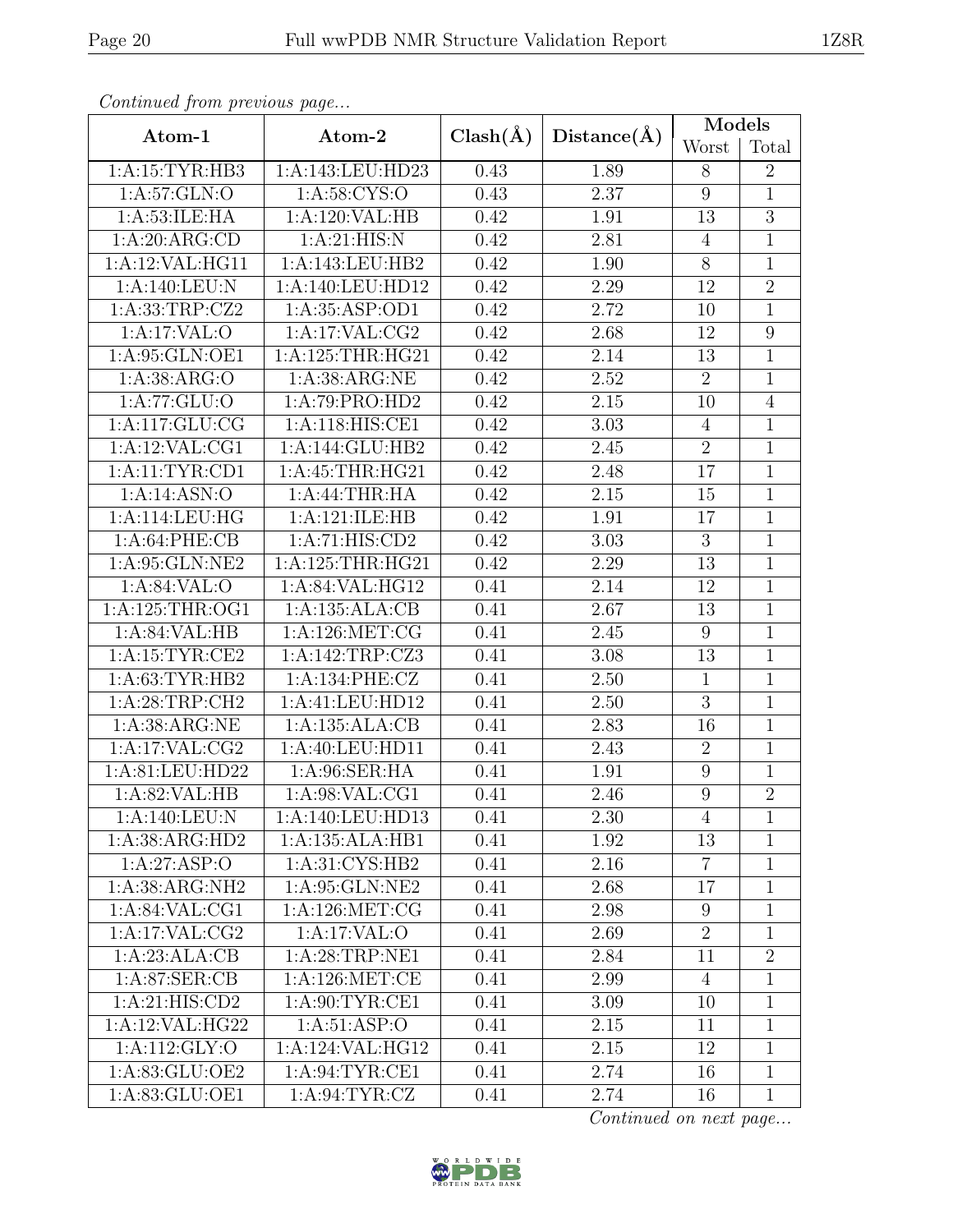| Atom-1                          | Atom-2            |              |             | Models         |       |  |
|---------------------------------|-------------------|--------------|-------------|----------------|-------|--|
|                                 |                   | $Clash(\AA)$ | Distance(A) | Worst          | Total |  |
| 1: A:63:TYR:CE1                 | 1:A:72:TYR:HB2    | 0.41         | 2.51        | 5              |       |  |
| 1:A:123:LEU:HD22                | 1:A:124:VAL:O     | 0.40         | 2.16        | 14             | 1     |  |
| 1:A:101:ALA:O<br>1:A:131:VAL:HA |                   | 0.40         | 2.17        | 16             | 1     |  |
| 1: A:36:TYR:CE2                 | 1: A:37: ASN:OD1  | 0.40         | 2.75        | $\mathbf{1}$   | 1     |  |
| 1: A: 38: ARG: NE               | 1:A:135:ALA:HB1   | 0.40         | 2.30        | 16             | 1     |  |
| 1: A:40:LEU:CD1                 | 1:A:123:LEU:HD11  | 0.40         | 2.46        | $\overline{2}$ | 1     |  |
| 1:A:54:ALA:HB2                  | 1: A:119: GLY: C  | 0.40         | 2.37        | 3              | 1     |  |
| 1:A:28:TRP:CZ2                  | 1:A:41:LEU:HD11   | 0.40         | 2.51        | 8              | 1     |  |
| 1:A:132:VAL:HB                  | 1: A:134: PHE:CE1 | 0.40         | 2.51        | 8              | 1     |  |
| 1: A: 132: VAL: CG2             | 1: A:134: PHE:CE2 | 0.40         | 3.05        | 14             | 1     |  |
| 1:A:83:GLU:OE1                  | 1: A:94:TYR:CE1   | 0.40         | 2.75        | 16             |       |  |

## 6.3 Torsion angles (i)

## 6.3.1 Protein backbone  $(i)$

In the following table, the Percentiles column shows the percent Ramachandran outliers of the chain as a percentile score with respect to all PDB entries followed by that with respect to all NMR entries. The Analysed column shows the number of residues for which the backbone conformation was analysed and the total number of residues.

| Mol | Chain | Analysed           | Favoured            | Allowed           | Outliers          | Percentiles           |
|-----|-------|--------------------|---------------------|-------------------|-------------------|-----------------------|
|     |       | $125/166$ (75%)    | $108\pm1(87\pm1\%)$ | $11\pm1(9\pm1\%)$ | $15\pm1(4\pm1\%)$ | 30                    |
| All | All   | $2125/2822$ (75\%) | 1840 (87\%)         | 195 (9%)          | 90(4%             | 5 <sup>1</sup><br> 30 |

All 13 unique Ramachandran outliers are listed below. They are sorted by the frequency of occurrence in the ensemble.

| Mol | Chain | Res | <b>Type</b> | Models (Total) |
|-----|-------|-----|-------------|----------------|
| 1   | А     | 88  | <b>GLU</b>  | 17             |
| 1   | Α     | 142 | TRP         | 17             |
| 1   | Α     | 80  | <b>GLY</b>  | 15             |
| 1   | А     | 92  | <b>LYS</b>  | 15             |
| 1   | А     | 140 | LEU         | 14             |
| 1   | А     | 64  | PHE         | 3              |
| 1   | А     | 50  | <b>CYS</b>  | $\overline{2}$ |
| 1   | А     | 130 | <b>GLY</b>  | $\overline{2}$ |
| 1   | А     | 112 | <b>GLY</b>  | 1              |
| 1   |       | 9   | ALA         | 1              |
| 1   |       | 58  | <b>CYS</b>  |                |

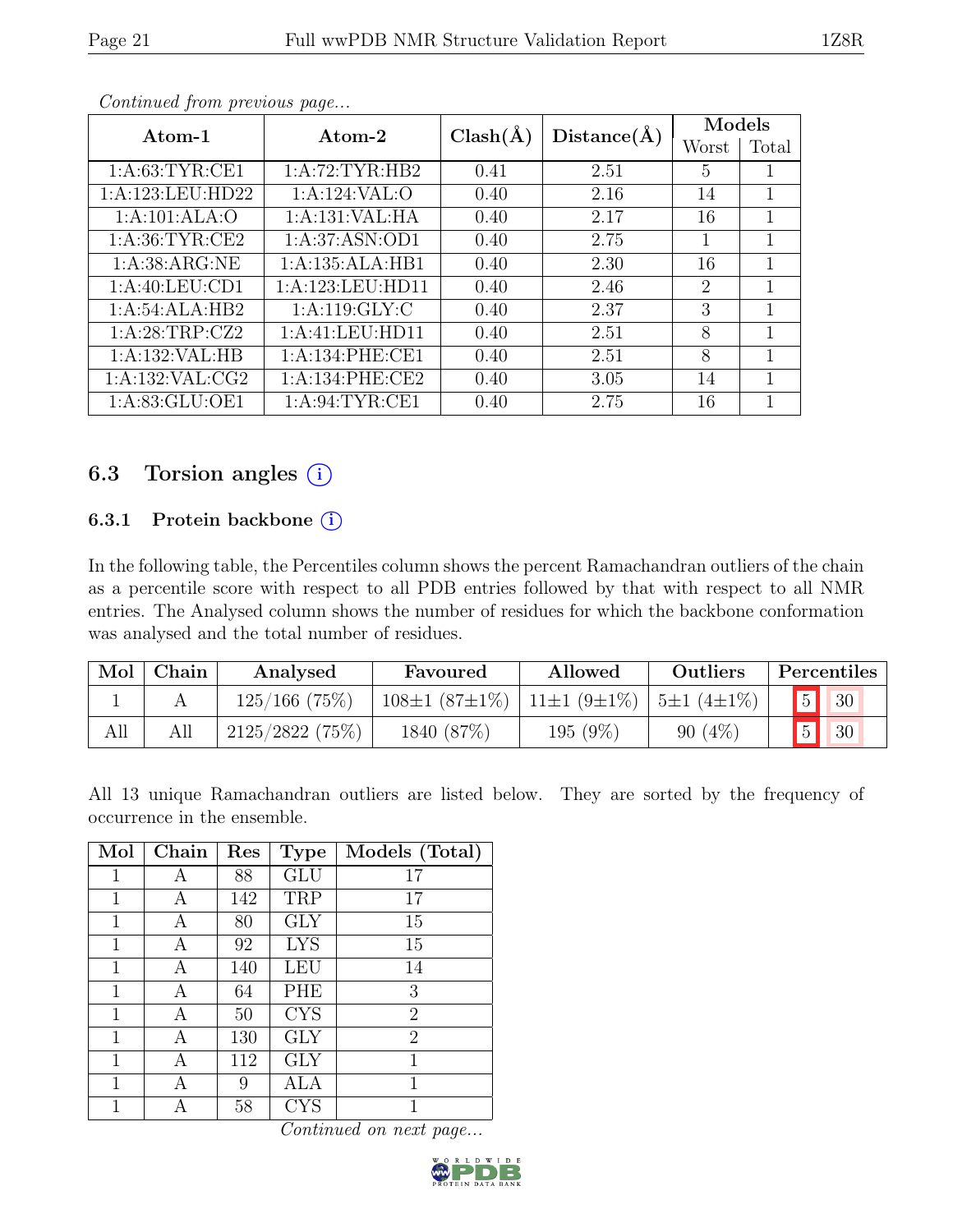Continued from previous page...

|  |     |     | Mol   Chain   Res   Type   Models (Total) |
|--|-----|-----|-------------------------------------------|
|  | 89  | TYR |                                           |
|  | 103 | GLY |                                           |

### 6.3.2 Protein sidechains  $(i)$

In the following table, the Percentiles column shows the percent sidechain outliers of the chain as a percentile score with respect to all PDB entries followed by that with respect to all NMR entries. The Analysed column shows the number of residues for which the sidechain conformation was analysed and the total number of residues.

| Mol | Chain | Analysed           | Rotameric                   | <b>Outliers</b> | Percentiles    |             |  |
|-----|-------|--------------------|-----------------------------|-----------------|----------------|-------------|--|
|     |       | 105/137(77%)       | 77±3 (73±3%)   28±3 (27±3%) |                 | 2              | $\sqrt{22}$ |  |
| All |       | $1785/2329$ (77\%) | 1308 (73\%)                 | 477 (27\%)      | $\mathbf{V}_2$ | $\mid$ 22   |  |

All 69 unique residues with a non-rotameric sidechain are listed below. They are sorted by the frequency of occurrence in the ensemble.

| Mol            | Chain            | Res    | <b>Type</b>             | Models (Total)  |
|----------------|------------------|--------|-------------------------|-----------------|
| $\mathbf{1}$   | А                | 41     | LEU                     | 17              |
| $\overline{1}$ | $\mathbf{A}$     | 45     | <b>THR</b>              | 17              |
| $\overline{1}$ | А                | 76     | PHE                     | $\overline{17}$ |
| $\overline{1}$ | $\overline{A}$   | 81     | <b>LEU</b>              | 17              |
| $\overline{1}$ | $\boldsymbol{A}$ | 123    | LEU                     | 17              |
| $\overline{1}$ | $\overline{A}$   | 140    | <b>LEU</b>              | $\overline{17}$ |
| $\mathbf{1}$   | $\boldsymbol{A}$ | 141    | <b>LEU</b>              | $\overline{17}$ |
| $\mathbf{1}$   | $\overline{A}$   | 17     | VAL                     | 15              |
| $\mathbf{1}$   | A                | 53     | ILE                     | 15              |
| $\mathbf{1}$   | $\boldsymbol{A}$ | 92     | <b>LYS</b>              | 15              |
| $\overline{1}$ | $\boldsymbol{A}$ | 89     | <b>TYR</b>              | 13              |
| $\overline{1}$ | A                | 33     | TRP                     | 13              |
| $\overline{1}$ | $\overline{A}$   | 126    | $\overline{\text{MET}}$ | $\overline{12}$ |
| $\overline{1}$ | $\boldsymbol{A}$ | $55\,$ | $\rm{ARG}$              | 11              |
| $\overline{1}$ | $\overline{A}$   | 87     | <b>SER</b>              | $\overline{11}$ |
| $\overline{1}$ | $\overline{A}$   | 27     | ASP                     | 10              |
| $\mathbf{1}$   | А                | 93     | $\rm{ARG}$              | 10              |
| $\mathbf{1}$   | A                | $57\,$ | <b>GLN</b>              | 9               |
| $\mathbf{1}$   | A                | 21     | <b>HIS</b>              | 9               |
| $\overline{1}$ | $\boldsymbol{A}$ | $95\,$ | $\overline{\text{GLN}}$ | $\overline{9}$  |
| $\overline{1}$ | A                | 16     | <b>LYS</b>              | 8               |
| $\overline{1}$ | $\boldsymbol{A}$ | $50\,$ | <b>CYS</b>              | 8               |
| $\overline{1}$ | $\overline{A}$   | 20     | $\rm{ARG}$              | $\overline{8}$  |

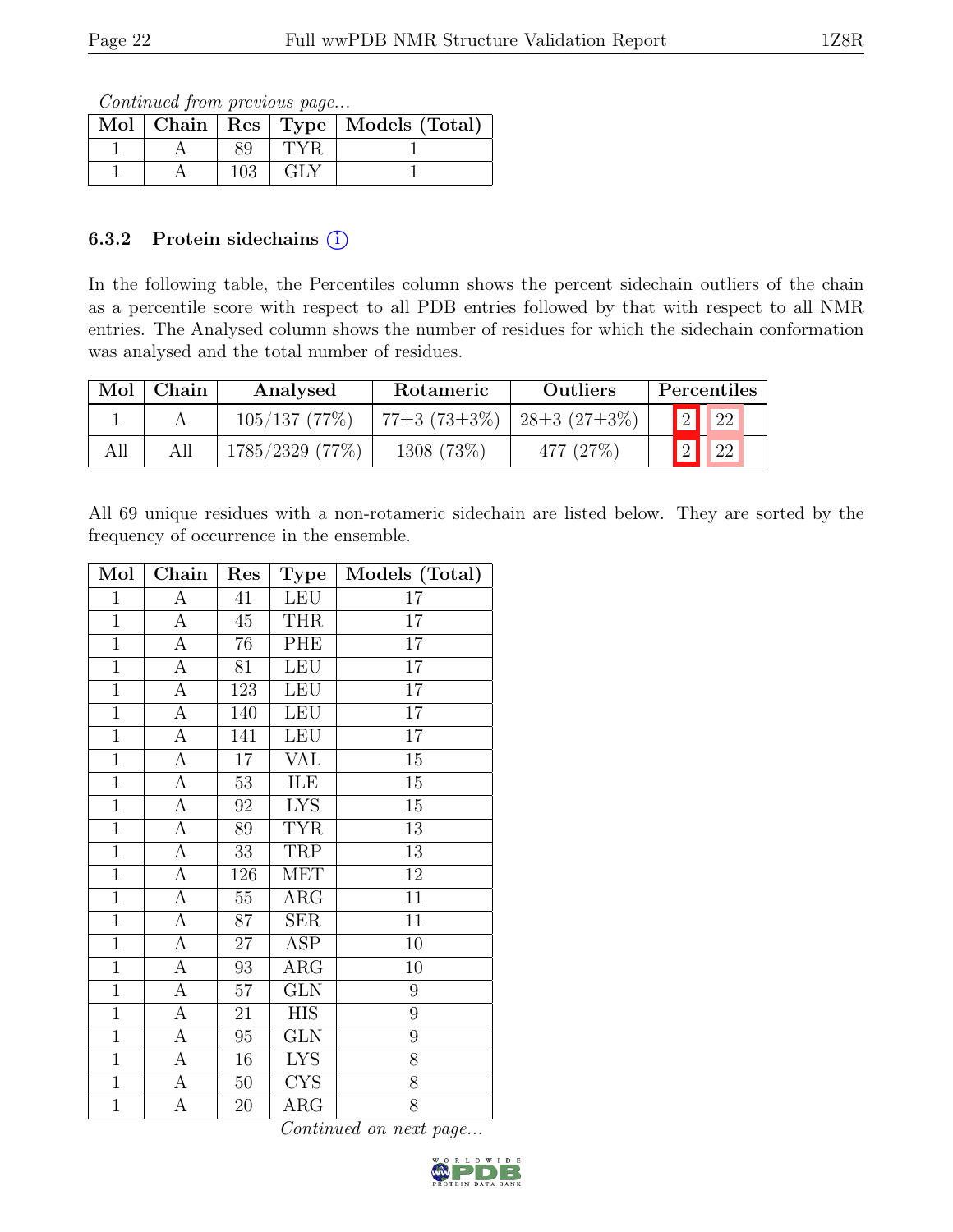| Mol            | Chain              | Res              | <b>Type</b>               | Models (Total)  |
|----------------|--------------------|------------------|---------------------------|-----------------|
| $\mathbf{1}$   | A                  | 97               | <b>HIS</b>                | 8               |
| $\mathbf{1}$   | А                  | 22               | <b>LEU</b>                | $8\,$           |
| $\overline{1}$ | $\overline{A}$     | 90               | <b>TYR</b>                | 8               |
| $\overline{1}$ | $\boldsymbol{A}$   | 131              | <b>VAL</b>                | 8               |
| $\overline{1}$ | А                  | $\overline{59}$  | <b>THR</b>                | $\overline{7}$  |
| $\mathbf{1}$   | А                  | 64               | PHE                       | $\overline{7}$  |
| $\overline{1}$ | A                  | 39               | <b>ASP</b>                | $\overline{6}$  |
| $\mathbf{1}$   | А                  | $72\,$           | <b>TYR</b>                | 6               |
| $\mathbf{1}$   | $\boldsymbol{A}$   | 83               | $\overline{\mathrm{GLU}}$ | 6               |
| $\overline{1}$ | А                  | $48\,$           | $\overline{HIS}$          | $\overline{6}$  |
| $\mathbf{1}$   | А                  | $77\,$           | GLU                       | $6\phantom{.}6$ |
| $\overline{1}$ | А                  | $11\overline{5}$ | $\overline{\text{ARG}}$   | $\,6\,$         |
| $\mathbf 1$    | A                  | 46               | <b>THR</b>                | $\overline{5}$  |
| $\overline{1}$ | A                  | $\overline{71}$  | ${\rm HIS}$               | $\bf 5$         |
| $\overline{1}$ | $\overline{A}$     | 86               | $\overline{\text{GLU}}$   | $\overline{5}$  |
| $\mathbf{1}$   | A                  | 144              | GLU                       | $\rm 5$         |
| $\mathbf{1}$   | $\overline{A}$     | 121              | ILE                       | $\overline{5}$  |
| $\mathbf{1}$   | A                  | $29\,$           | <b>GLN</b>                | $\overline{5}$  |
| $\overline{1}$ | $\overline{A}$     | 136              | ASP                       | $\overline{4}$  |
| $\overline{1}$ | $\overline{\rm A}$ | 145              | $\overline{\text{ASP}}$   | $\overline{4}$  |
| $\mathbf{1}$   | А                  | 34               | GLU                       | $\overline{4}$  |
| $\mathbf{1}$   | $\overline{A}$     | 138              | $\overline{\text{ARG}}$   | $\overline{4}$  |
| $\mathbf{1}$   | А                  | $30\,$           | <b>ASN</b>                | $\overline{4}$  |
| $\overline{1}$ | А                  | 19               | <b>ASN</b>                | $\overline{4}$  |
| $\overline{1}$ | А                  | 25               | <b>HIS</b>                | 3               |
| $\overline{1}$ | А                  | $75\,$           | <b>SER</b>                | 3               |
| $\mathbf{1}$   | А                  | 139              | $\overline{\text{ASP}}$   | $\overline{3}$  |
| $\overline{1}$ | A                  | 37               | ASN                       | $\overline{3}$  |
| $\overline{1}$ | $\overline{A}$     | $38\,$           | $\overline{\text{ARG}}$   | $\overline{3}$  |
| $\mathbf 1$    | А                  | 88               | GLU                       | 3               |
| $\mathbf{1}$   | А                  | 117              | GLU                       | 3               |
| 1              | А                  | 146              | $\overline{\text{ASP}}$   | 3               |
| $\mathbf{1}$   | А                  | $11\,$           | <b>TYR</b>                | $\overline{2}$  |
| $\mathbf{1}$   | А                  | 85               | $\overline{\text{GLN}}$   | $\overline{2}$  |
| $\mathbf{1}$   | А                  | 96               | <b>SER</b>                | $\overline{2}$  |
| 1              | А                  | 24               | <b>THR</b>                | $\overline{2}$  |
| $\mathbf{1}$   | A                  | $129\,$          | GLU                       | $\overline{2}$  |
| $\mathbf{1}$   | A                  | 102              | <b>THR</b>                | $\overline{2}$  |
| $\overline{1}$ | А                  | $\overline{35}$  | $\overline{\text{ASP}}$   | $\overline{2}$  |
| 1              | А                  | 125              | <b>THR</b>                | $\overline{2}$  |
| $\mathbf 1$    | А                  | 60               | THR                       | $\mathbf{1}$    |
| $\mathbf{1}$   | A                  | 14               | <b>ASN</b>                | $\mathbf{1}$    |

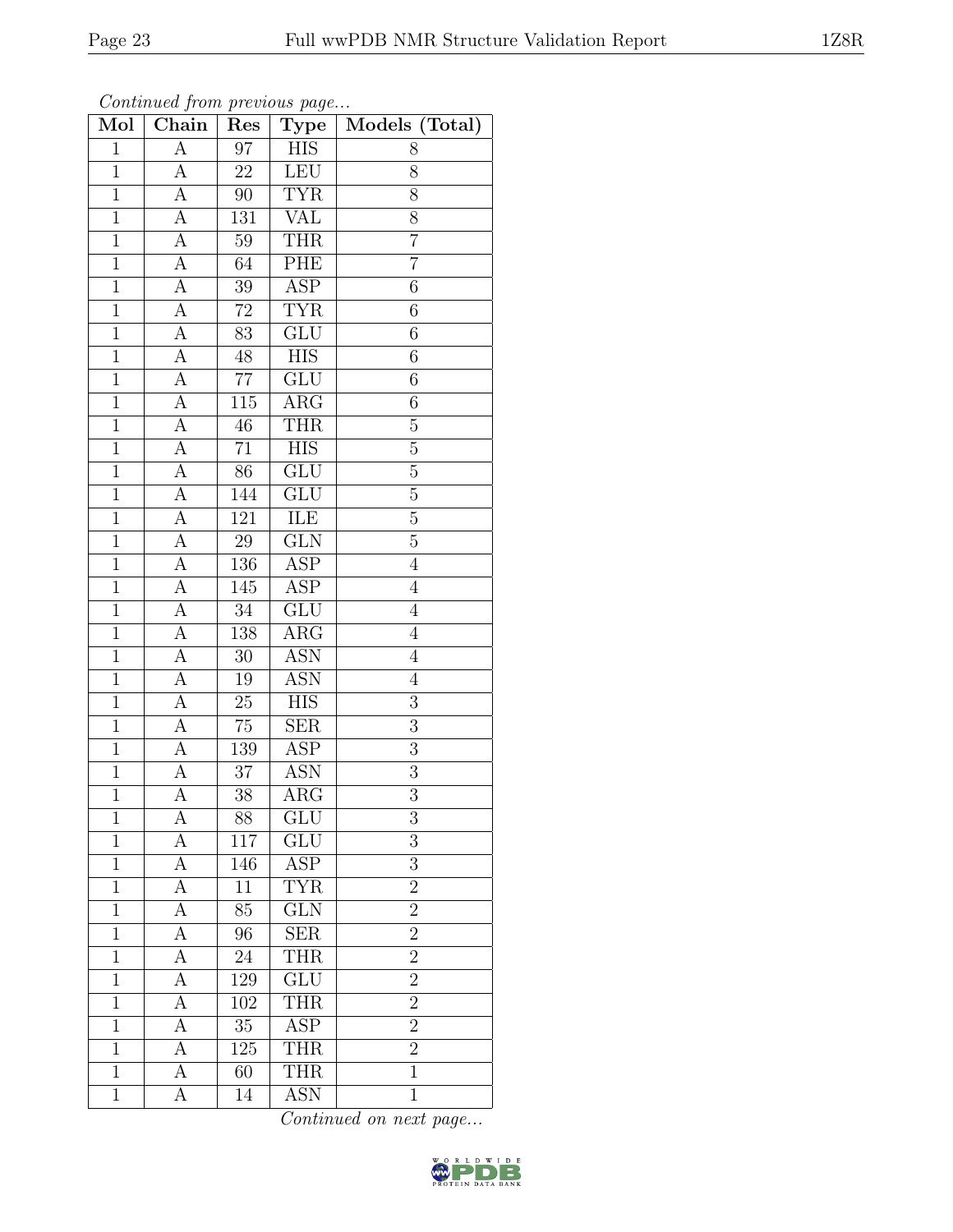|  |    |            | Mol   Chain   Res   Type   Models (Total) |
|--|----|------------|-------------------------------------------|
|  |    | VAL        |                                           |
|  | 99 | LEU        |                                           |
|  | 56 | <b>CYS</b> |                                           |
|  | 36 | <b>TYR</b> |                                           |

Continued from previous page...

#### 6.3.3 RNA  $(i)$

There are no RNA molecules in this entry.

## 6.4 Non-standard residues in protein, DNA, RNA chains  $\circ$

There are no non-standard protein/DNA/RNA residues in this entry.

## 6.5 Carbohydrates  $(i)$

There are no monosaccharides in this entry.

## 6.6 Ligand geometry  $(i)$

Of 1 ligands modelled in this entry, 1 is monoatomic - leaving 0 for Mogul analysis.

## 6.7 Other polymers  $(i)$

There are no such molecules in this entry.

## 6.8 Polymer linkage issues (i)

There are no chain breaks in this entry.